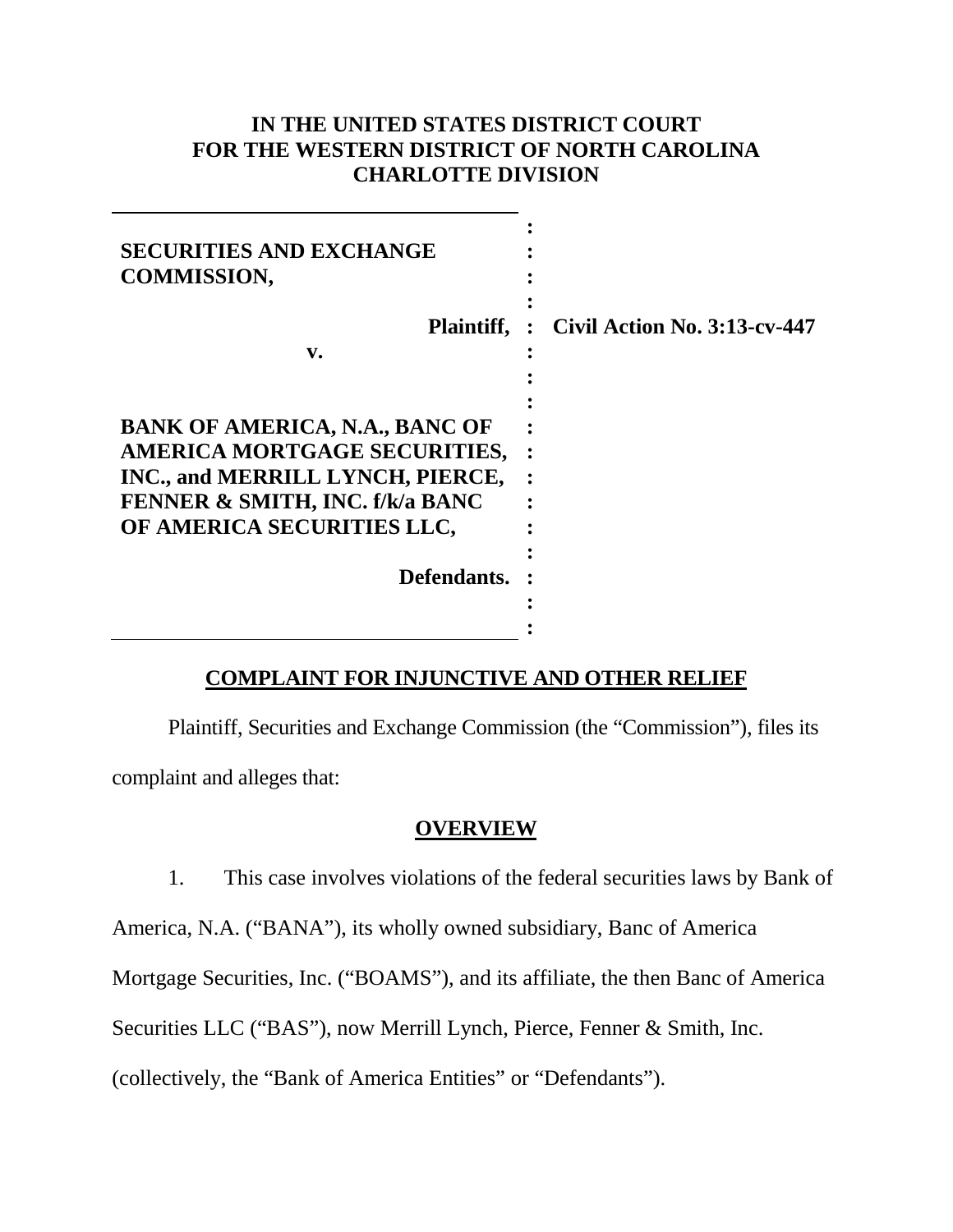2. BANA, a wholly owned subsidiary of Bank of America Corporation ("BAC"), originated more than \$90 billion in mortgage loans during 2007. BAC maintained some of these mortgage loans on its own corporate investment book and bundled other mortgage loans into securities, which are commonly known as residential mortgage-backed securities ("RMBS"). These RMBS were then offered and sold to investors through entities like BOAMS.

3. The bundling of mortgages into RMBS and selling them to investors was described in BAC's public filings at the time as its "originate to distribute strategy."

4. The Bank of America Entities misrepresented and omitted certain material facts regarding an RMBS, backed by more than \$855 million of residential mortgages, known as BOAMS 2008-A, that was offered and sold in 2008.

5. Specifically, in filings with the Commission, the Bank of America Entities portrayed BOAMS 2008-A as backed by "prime" mortgage loans, meaning that those loans had a higher credit quality than other types of mortgage loans, such as "subprime" or "Alt-A." Because BOAMS 2008-A was portrayed as being backed by prime mortgages, it attracted investors looking for safe, conservative investments.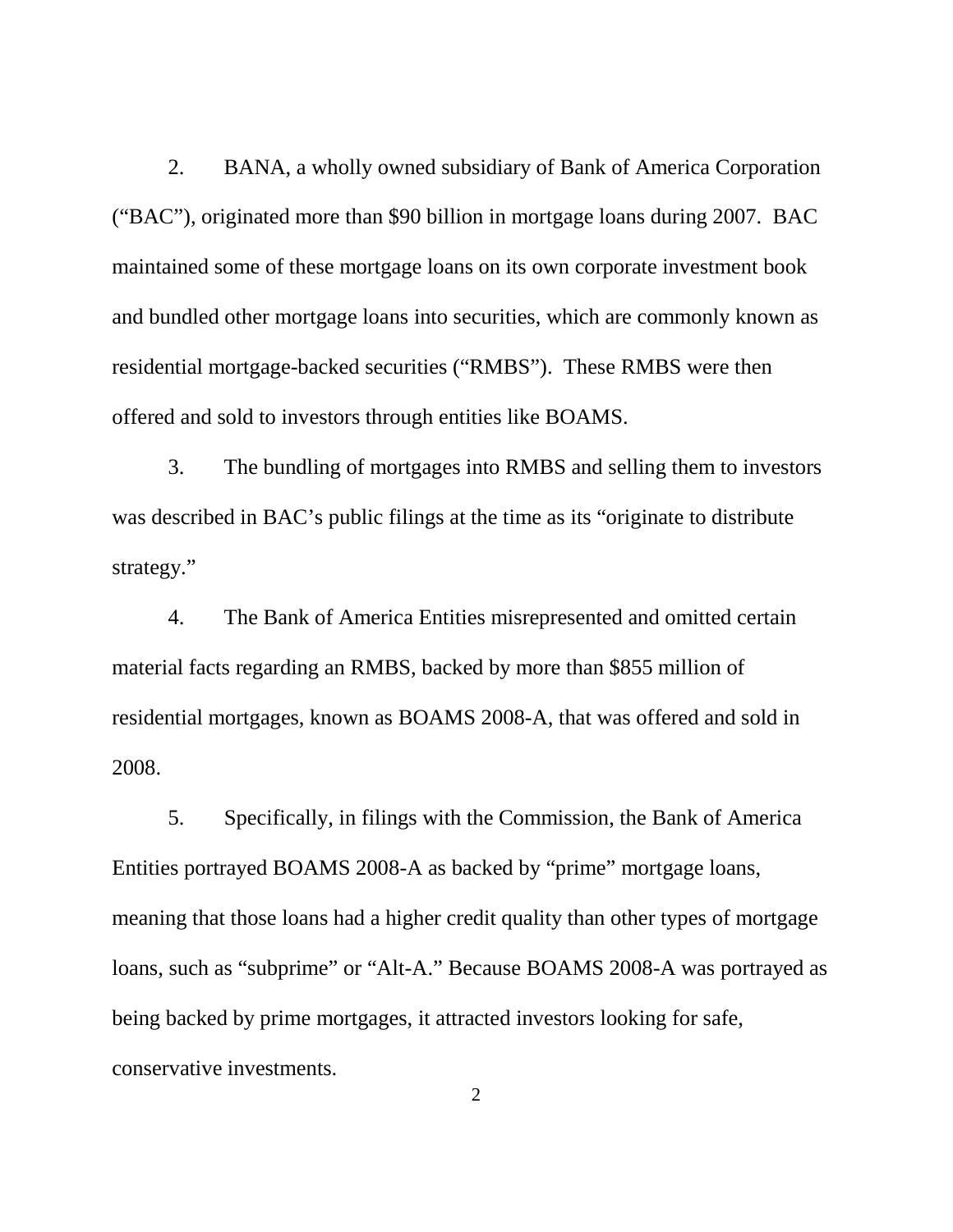6. In fact, an unprecedented portion of the mortgage loans backing the security had been originated through mortgage brokers unaffiliated with the Bank of America Entities (referred to as the "wholesale channel" or "wholesale loans").

7. By the time BOAMS 2008-A was being offered and sold to investors, the Bank of America Entities knew that wholesale channel loans were significantly more likely than loans originated by BANA employees to be subject to material underwriting errors, become severely delinquent, fail early in the life of the loan, or prepay – all of which negatively impact investors in RMBS.

8. By the time the BOAMS 2008-A was being offered and sold, the then CEO of BAC had referred to wholesale loans as "toxic waste" and BANA had closed its wholesale channel.

9. Although required to disclose this information under Regulation S-K and subpart Regulation AB of the Securities Act of 1933 ("Securities Act"), the Bank of America Entities failed to disclose the large concentration of wholesale loans as well as the substantial risk the concentration presented to investors.

10. In addition, the filings with the Commission and the loan tapes provided to investors and rating agencies misrepresented that the mortgage loans backing BOAMS 2008-A were underwritten in accordance with BANA's guidelines. In fact, the Bank of America Entities knew or should have known that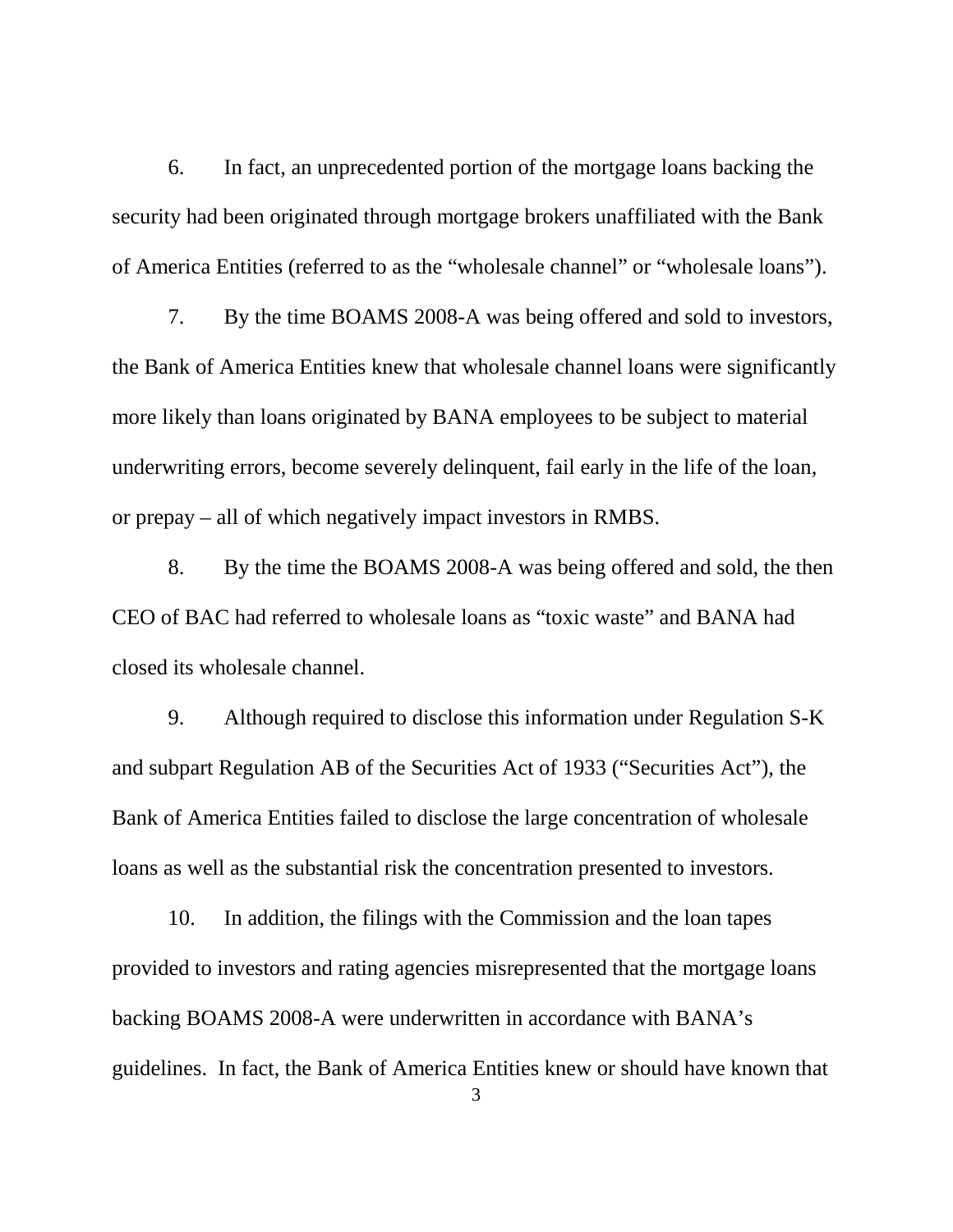a large percentage of the mortgage loans had significant deviations from BANA's guidelines, such as ineligible appraisals or falsified borrower income, and that they were not eligible for inclusion in BOAMS 2008-A.

11. BAS also provided investors and the various rating agencies that rated RMBS with documents, known as loan tapes, that provided the key characteristics of the underlying mortgages. The loan tapes provided for BOAMS 2008-A misrepresented material facts about the underlying mortgages. For example, the loan tapes misrepresented debt-to-income ("DTI") and original combined loan-tovalue ("OCLTV") ratios of the mortgages backing BOAMS 2008-A. These misstated ratios within the loan tapes falsely portrayed the mortgage loans, and thus BOAMS 2008-A, as less risky. BOAMS publicly filed with the Commission certain of these loan tapes containing material misrepresentations.

12. As a result of the misstatements and omissions, the Bank of America Entities violated Sections  $17(a)(2)$  and  $17(a)(3)$  of the Securities Act [15 U.S.C. §§  $77q(a)(2) \& 77q(a)(3)$ ].

13. BAS and BOAMS also violated Section 5(b)(1) of the Securities Act [15 U.S.C. § 77e(b)(1)] by failing to publicly file with the Commission—and thereby make accessible to all investors—copies of loan tapes containing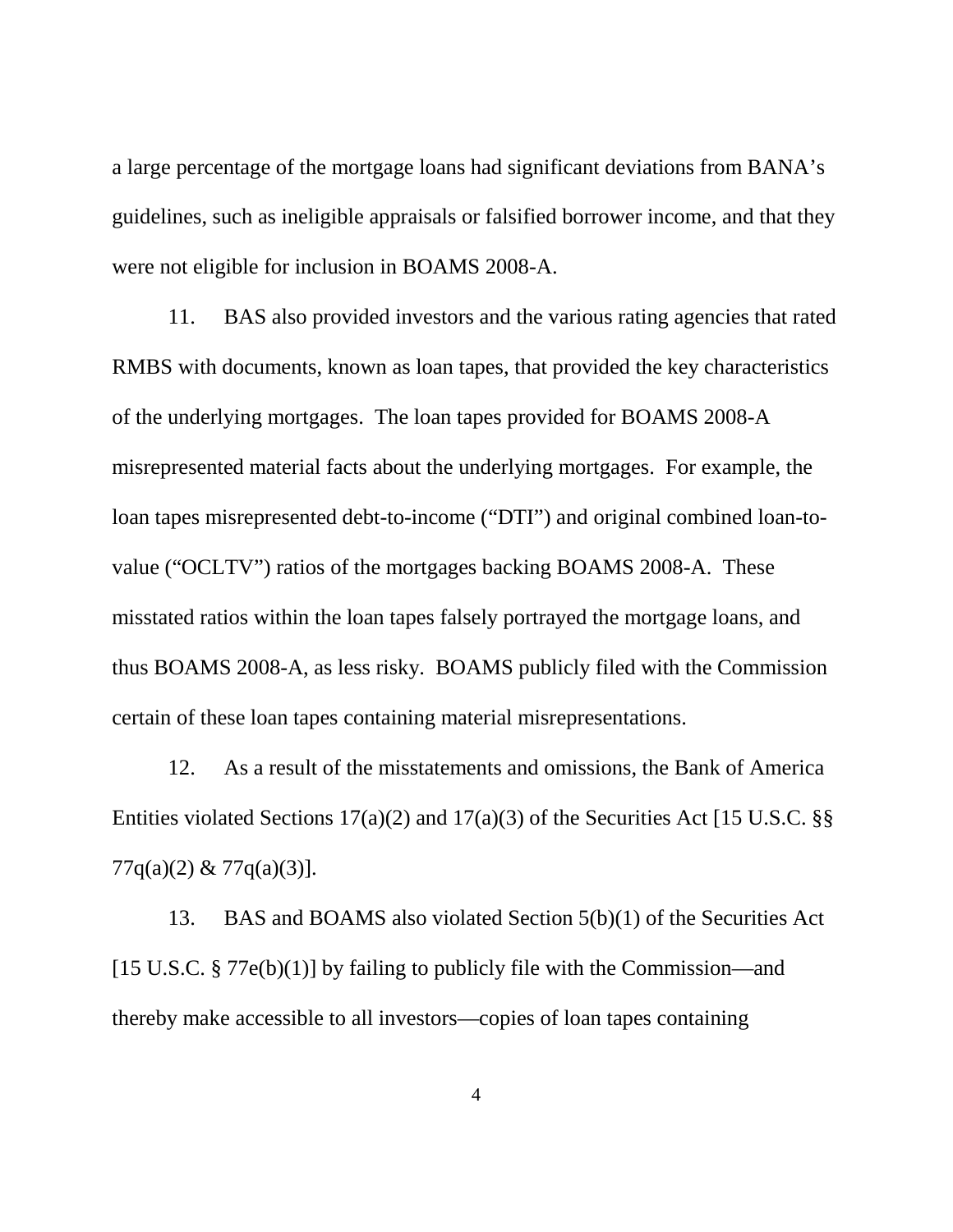information about the channel of origination for the loans underlying BOAMS 2008-A that were disclosed only to select investors.

14. BAS and BOAMS have engaged and, unless restrained and enjoined by this Court, will continue to engage in acts and practices that constitute and will constitute violations of Sections  $5(b)(1)$ ,  $17(a)(2)$ , and  $17(a)(3)$  of the Securities Act [15 U.S.C. §§ 77(e), 77q(a)(2) & 77q(a)(3)].

15. BANA has engaged and, unless restrained and enjoined by this Court, will continue to engage in acts and practices that constitute and will constitute violations of Sections 17(a)(2), and 17(a)(3) of the Securities Act [15 U.S.C.  $\S$ § 77q(a)(2) & 77q(a)(3)].

## **JURISDICTION AND VENUE**

16. The Commission brings this action pursuant to Section 20 of the Securities Act [15 U.S.C. § 77t] to enjoin Defendants from engaging in the transactions, acts, practices, and courses of business alleged in this complaint, and transactions, acts, practices, and courses of business of similar purport and object, for disgorgement, civil penalties and for other equitable relief.

17. This Court has jurisdiction over this action pursuant to Sections 20(b), 20(d) and 22(a) of the Securities Act [15 U.S.C. §§ 77t(b), 77t(d) and 77v(a)].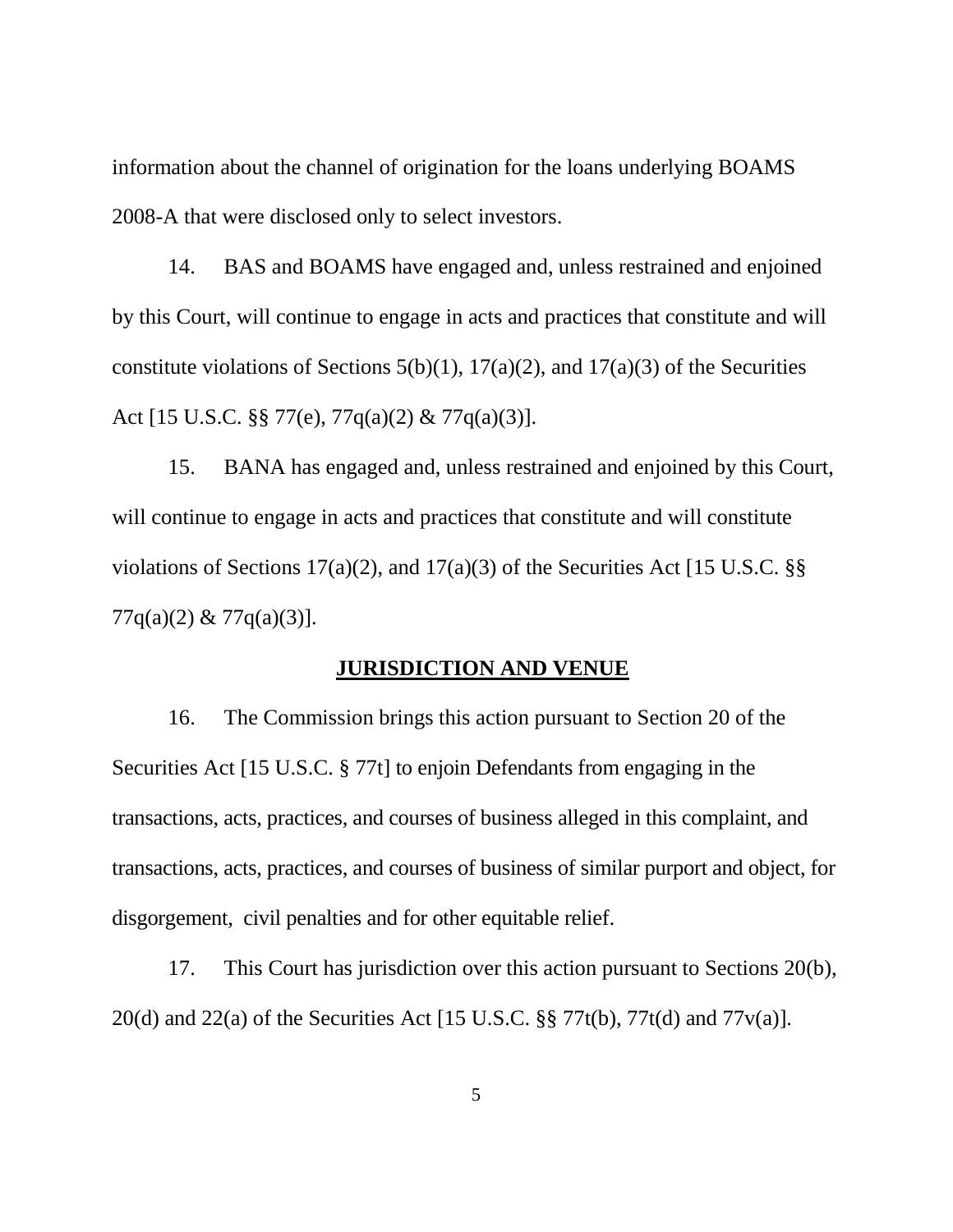18. Defendants, directly and indirectly, made use of the mails, and the means and instruments of transportation and communication in interstate commerce in connection with the transactions, acts, practices, and courses of business alleged in this complaint.

19. Certain of the transactions, acts, practices, and courses of business constituting violations of the Securities Act occurred in the Western District of North Carolina. BANA's and BOAMS' principal place of business is in the Western District of North Carolina.

20. Defendants, unless restrained and enjoined by this Court, will continue to engage in the transactions, acts, practices, and courses of business alleged in this complaint, and in transactions, acts, practices, and courses of business of similar purport and object.

#### **THE DEFENDANTS**

21. Bank of America, N.A. is a nationally chartered banking association headquartered in Charlotte, North Carolina. BANA is a wholly owned subsidiary of BAC. BANA is also an affiliate of BAS, which is also a wholly owned subsidiary of BAC. BANA served as the originator, underwriter, and servicer for the entirety of the mortgage loans that comprised BOAMS 2008-A. BANA is also the sponsor of BOAMS 2008-A.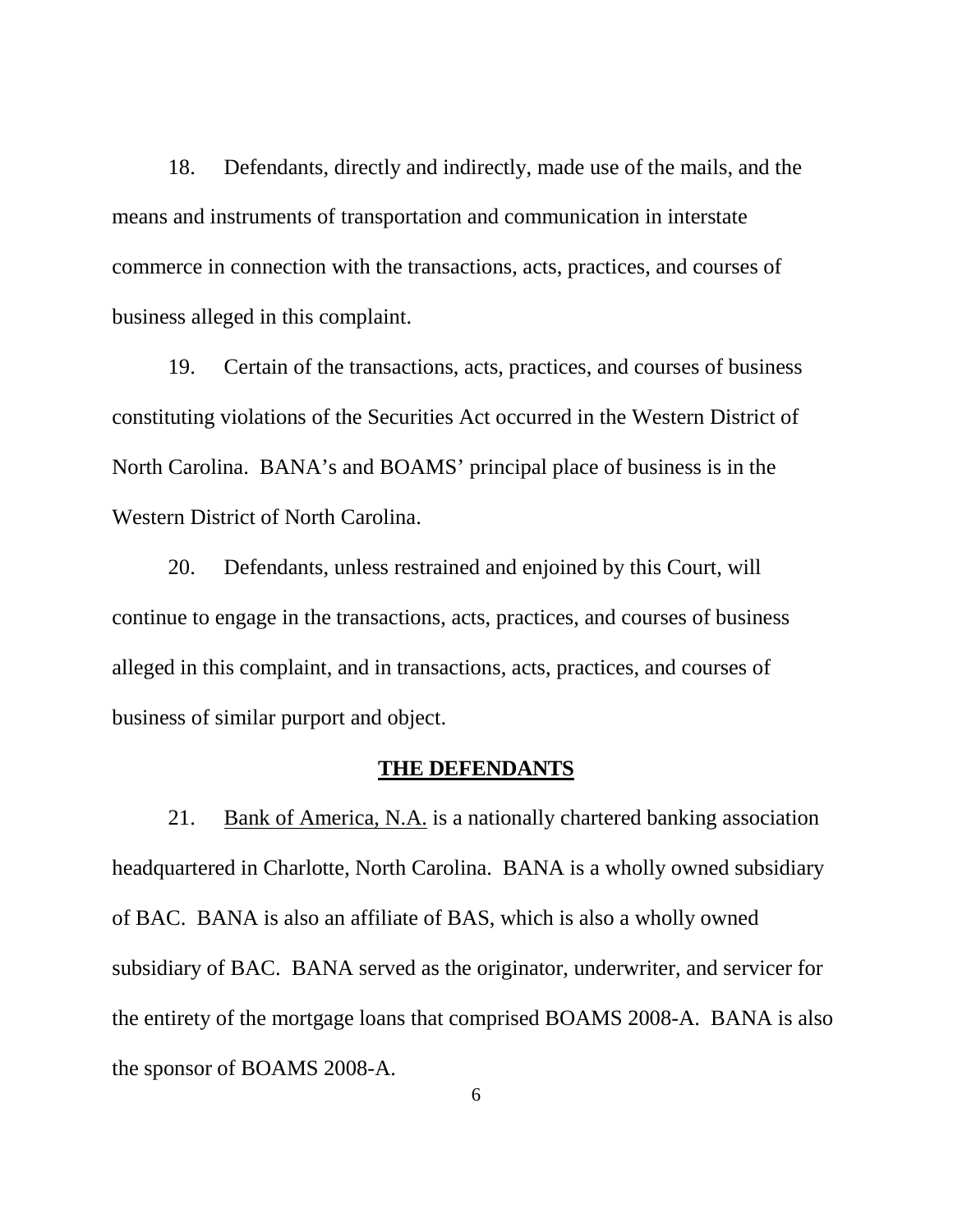22. Merrill Lynch, Pierce, Fenner & Smith Incorporated, as successor to BAS, is a Delaware corporation and a Commission-registered broker-dealer headquartered in New York, New York. It is a wholly owned subsidiary of BAC and is liable as successor-in-interest by merger to BAS. BAS was the sole underwriter for BOAMS 2008-A and was the primary entity structuring and documenting the transaction. As the underwriter, BAS offered and sold interests in BOAMS 2008-A to investors.

23. Banc of America Mortgage Securities, Inc. is a Delaware corporation headquartered in Charlotte, North Carolina. BOAMS is a wholly owned subsidiary of BANA that has no business operations beyond offering RMBS and related activities. BOAMS functioned as the depositor for BOAMS 2008-A.

## **THE PROCESS FOR ORIGINATING AND SECURITIZING MORTGAGE LOANS**

24. For the year 2007, BANA originated \$93.3 billion in first lien mortgage production. BANA originated these mortgage loans either through its direct or wholesale channels.

25. Direct channels involve a BANA employee working with the borrower, either through BANA's website, at a BANA retail location such as a bank branch or over the phone, to complete the loan application package.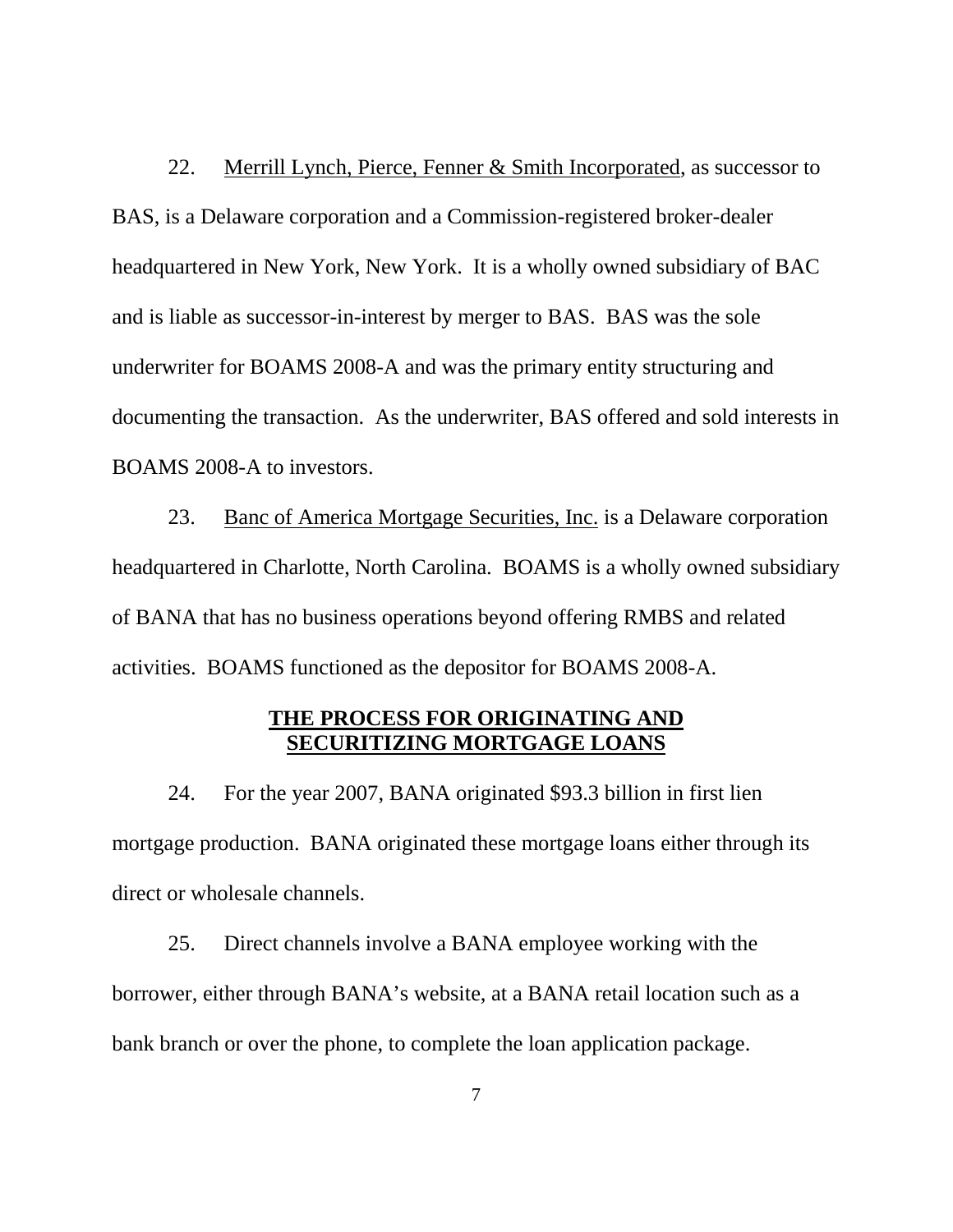26. In the wholesale origination channel, the borrower works with an unaffiliated mortgage broker in completing the loan application package. The mortgage broker is paid a fee upon closing of the loan.

27. BAC maintained some of these mortgage loans on its own corporate investment book. Through its subsidiaries, BAC bundled other mortgage loans into RMBS that were then offered and sold to investors through entities like BOAMS.

28. The bundling of mortgages into RMBS and selling them to investors is known as "securitizing" the mortgages and was described in BAC's public filings at the time as its "originate to distribute strategy."

29. RMBS typically consisted of classes, referred to as tranches. Investors in RMBS received "certificates" representing an interest in a particular tranche of RMBS. The certificates are fixed income securities that entitle their holders to a schedule of payments of principal and interest at a specified rate.

30. Each tranche of RMBS had a different seniority in the priority of repayment and a different rate of interest. RMBS were structured so that investors who owned certificates with a higher credit rating and a higher priority of repayment received a lower interest rate than certificates with a lower credit rating and a lower priority of repayment.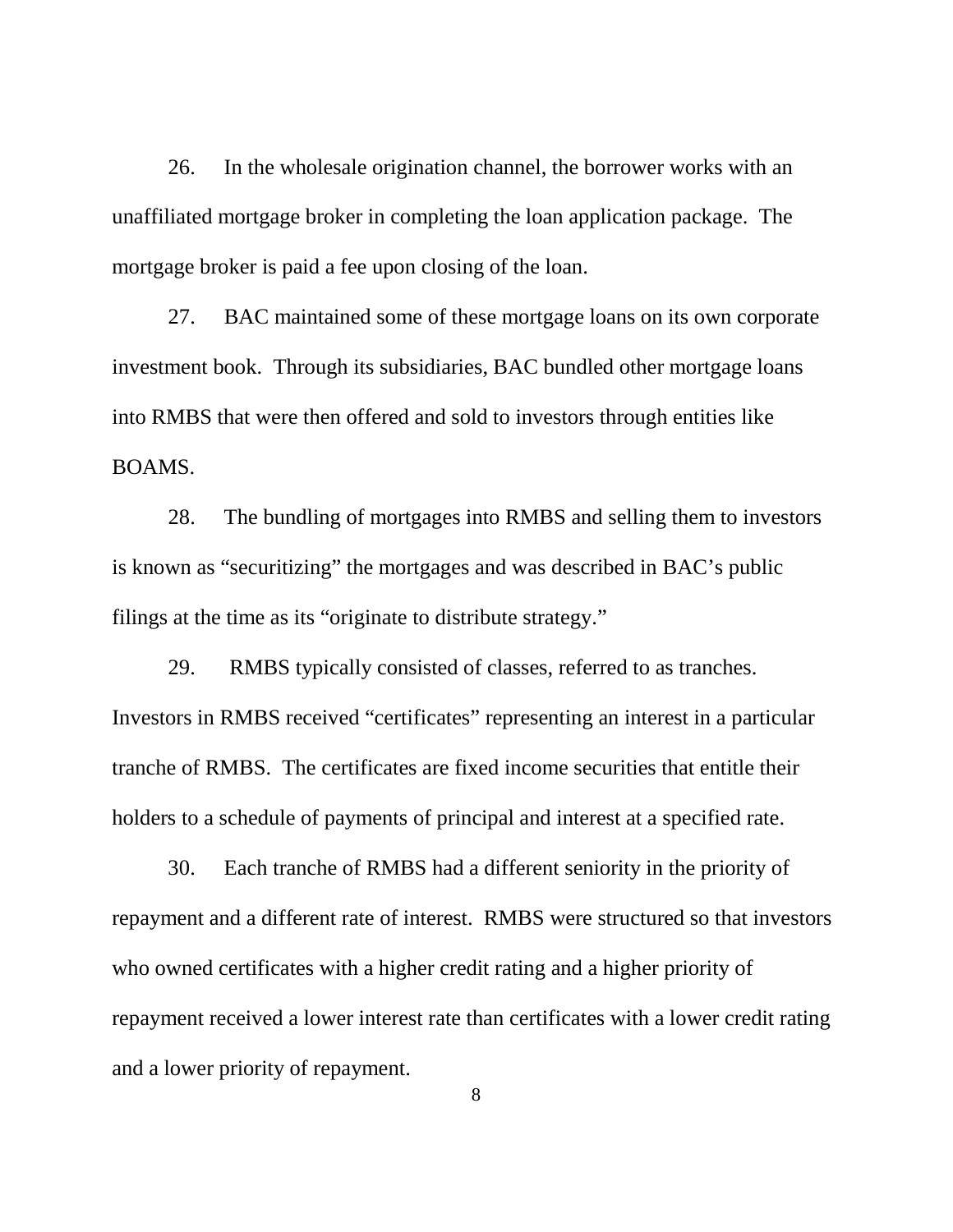31. RMBS can incur losses if a sufficient number of borrowers on the underlying mortgage loans default and the liquidation of the collateral securing those mortgage loans does not generate sufficient cash to cover the outstanding loan balances. Losses are typically borne first by the subordinate tranches. If the losses are sufficiently large, the entire principal balance of the subordinate tranche could be written off, resulting in no further payments to certificate-holders who invested in that tranche of RMBS.

32. Because this structure increased the risk to subordinate tranches, the quality of the mortgages underlying RMBS played a particularly significant role in determining the price investors would pay for an interest in those tranches.

#### **BOAMS 2008-A**

33. BOAMS filed the prospectus supplement for BOAMS 2008-A with the Commission on January 29, 2008. The offering was originally scheduled for December 2007, but was delayed due to a slowdown in the securitization markets.

34. A majority of the certificates for BOAMS 2008-A were sold in a public offering that corresponded with the public filing of the offering documents. The remaining certificates were sold, in part, through private placements utilizing the same publicly filed information. Those private placements were effected over the months following the public offering.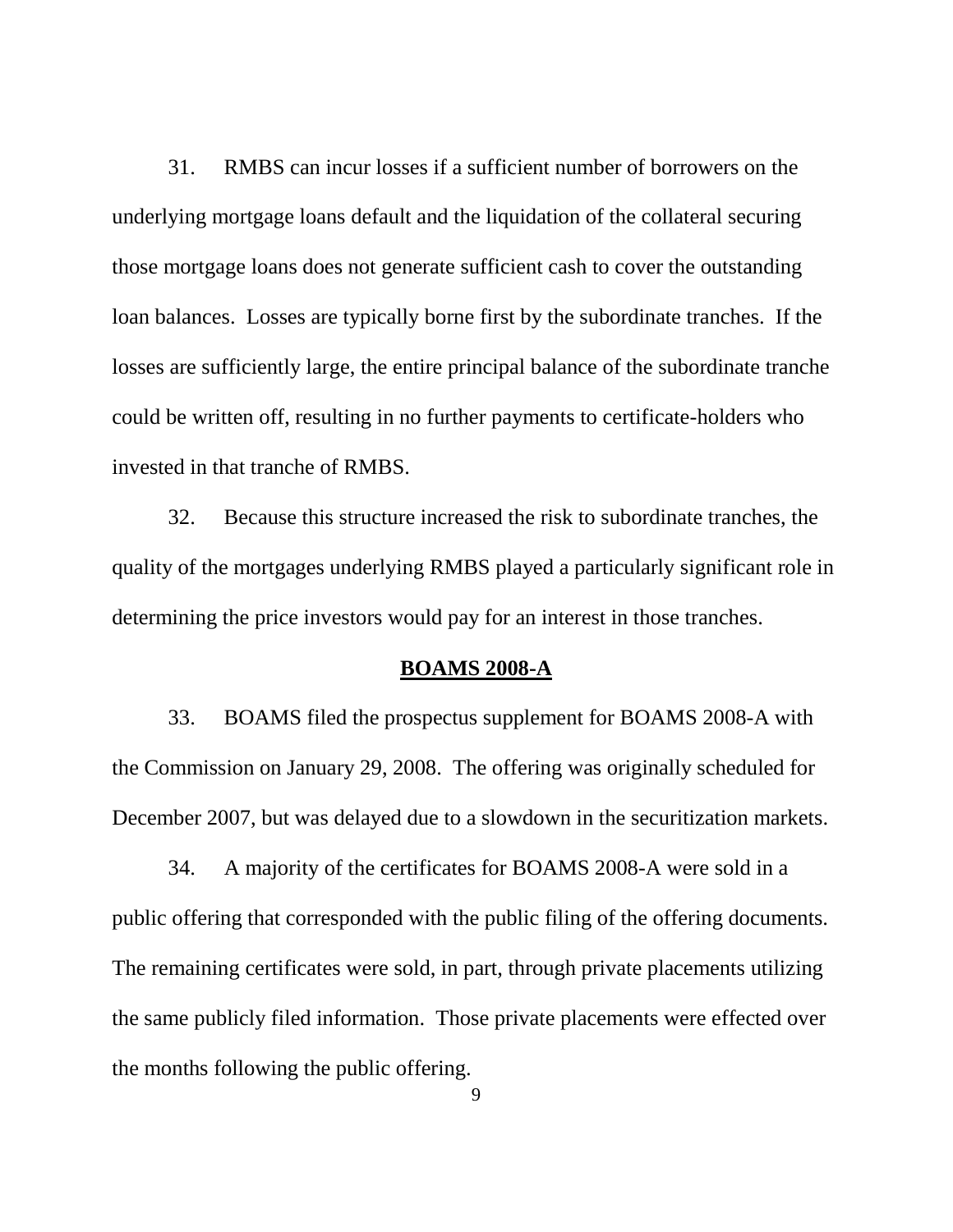35. BOAMS 2008-A was an RMBS backed by 1,191 residential mortgage loans, originated between mid-July and late November 2007, with an unpaid principal balance ("UPB") of approximately \$855 million. All of these mortgages were "Jumbo," meaning that the initial principal balance exceeded \$417,000.

36. The principal and interest payments on these mortgages were to flow through to the investors in the BOAMS 2008-A RMBS.

37. BANA originated each of the 1,191 loans in the BOAMS 2008-A RMBS through either its direct or wholesale channels.

38. BOAMS served as the depositor in the BOAMS 2008-A transaction. In that role, BOAMS acquired from BANA the 1,191 loans that BANA had originated and then "deposited" them into the BOAMS 2008-A RMBS. BOAMS was the issuer of that RMBS.

39. While the BOAMS 2008-A transaction was being structured, BAS marketed the transaction to potential investors and received commitments to purchase a portion of the certificates from certain investors.

40. BOAMS then sold the certificates, representing interests in the various tranches of BOAMS 2008-A, to BAS. BAS then sold the certificates to investors.

41. In connection with the offering of the interests in BOAMS 2008-A to investors, BOAMS filed with the Commission a prospectus, prospectus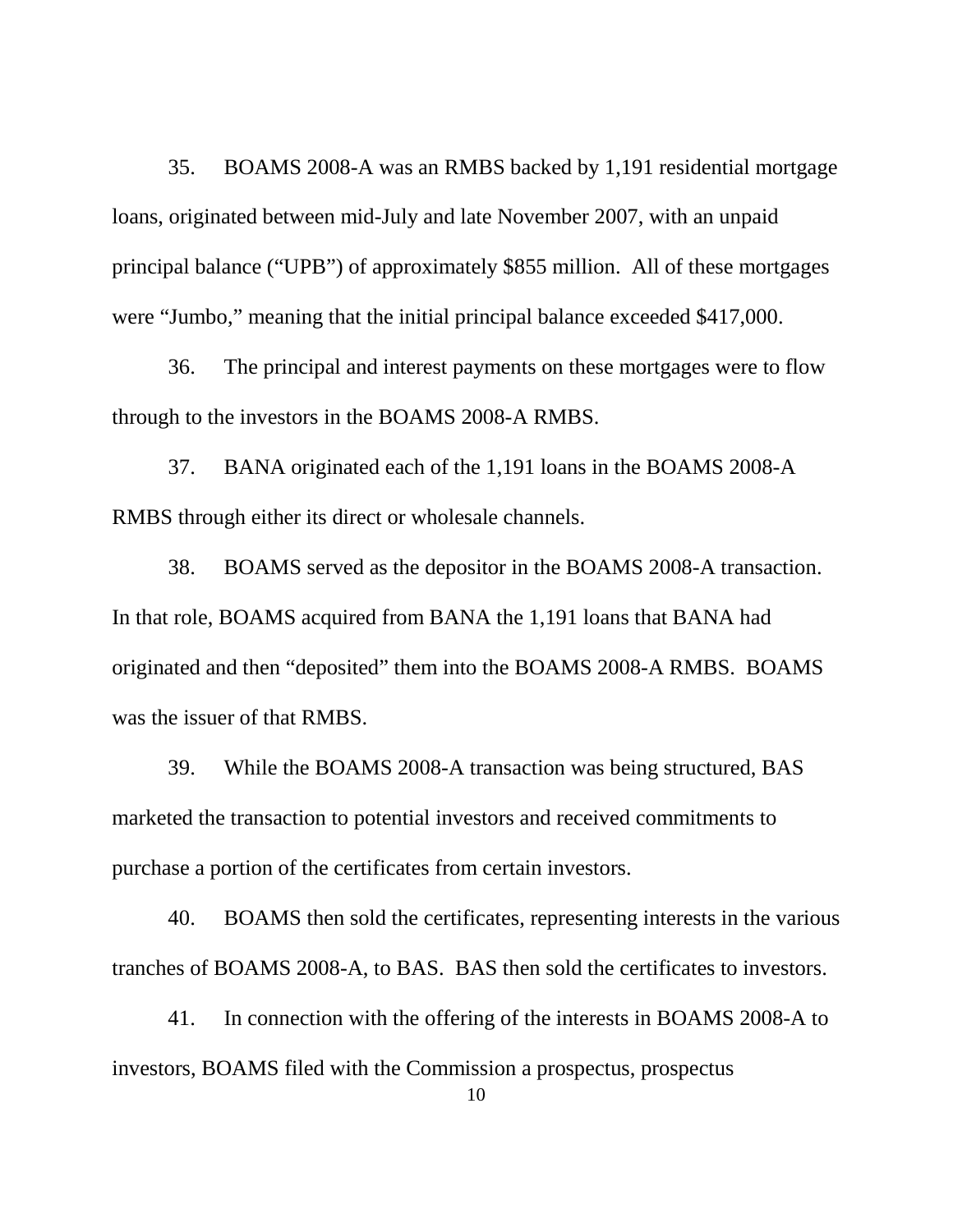supplement, free writing prospectuses, a pooling and servicing agreement ("PSA") and related documents (collectively "the BOAMS 2008-A Offering Documents"). These documents disclose certain material facts about BOAMS 2008-A, as well as the mortgage loans backing BOAMS 2008-A.

42. A prospectus is a disclosure document that describes a security to investors.

43. A prospectus supplement contains additional information about the security that may not be disclosed in the prospectus.

44. A free writing prospectus is a written communication, including an electronic communication, that constitutes an offer outside the statutory prospectus.

45. A pooling and servicing agreement describes how pooled loans will be serviced and sets forth how proceeds and losses from those loans will be distributed to investors in the securitization.

46. Beyond its role as underwriter and primary contact and information source for investors, BAS structured BOAMS 2008-A. BAS employees were the primary drafters of the BOAMS 2008-A Offering Documents and loan tapes that were disseminated to investors and publicly filed with the Commission.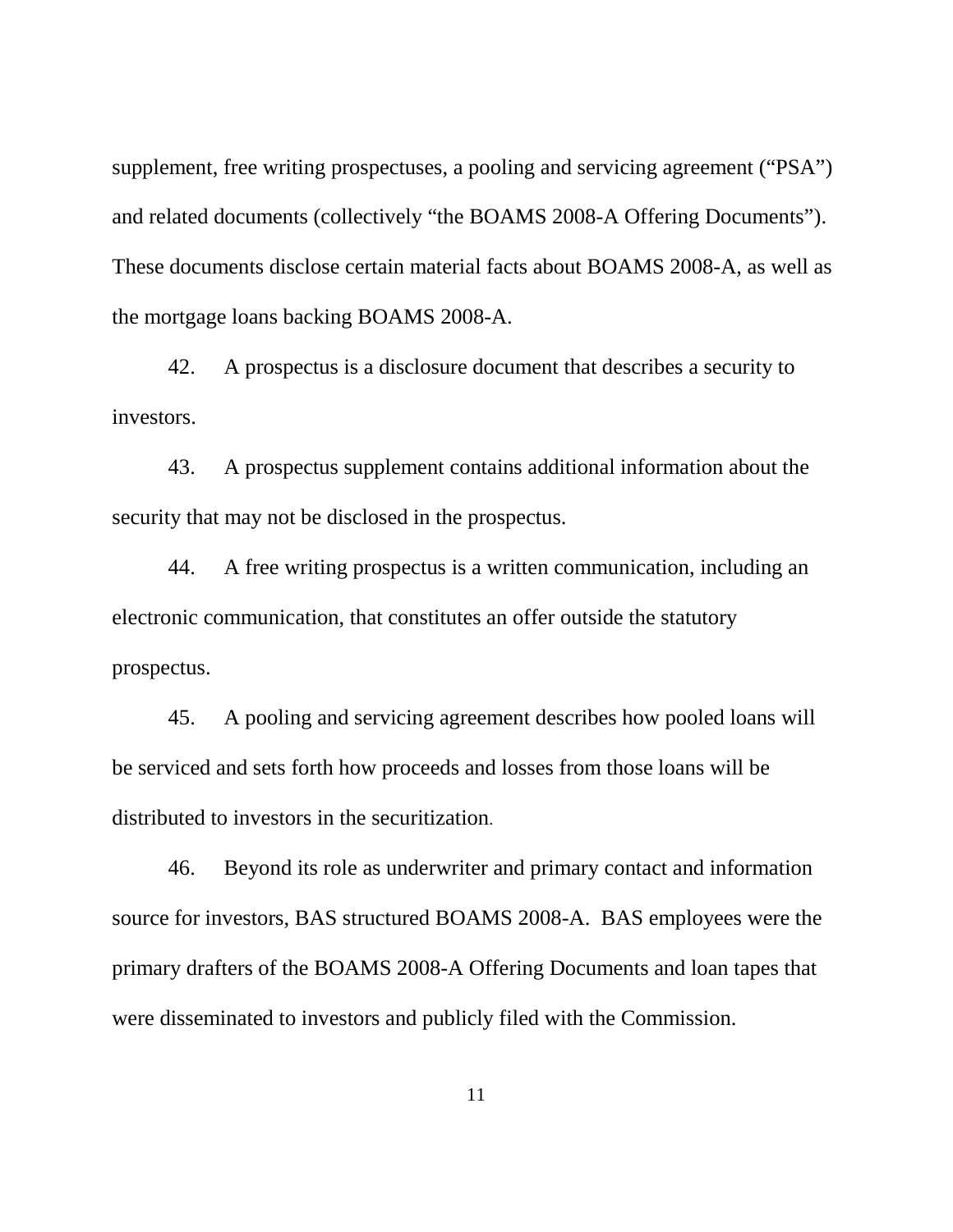47. As described below, BAS provided various credit rating agencies with preliminary prospectuses and loan tapes so that those agencies could rate the certificates representing interests in BOAMS 2008-A that were offered and sold to investors. Those documents contained inaccurate information.

48. Substantially all of the certificates representing interests in BOAMS 2008-A received the highest credit rating from various ratings agencies. These high credit ratings were based in large part on the perceived quality of the underlying mortgage loans backing BOAMS 2008-A and indicated that the certificates were a safe and conservative investment.

49. The primary purchasers for the certificates were institutional investors that were required to purchase only securities that had the highest credit ratings.

50. As of the June 2013 trustee report, BOAMS 2008-A had an 8.05% cumulative net loss rate, representing a loss of approximately \$69 million – the greatest relative cumulative net loss rate of any comparable BOAMS securitization – and it continues to incur additional losses at a disproportionately advanced rate month over month. It is anticipated that the future losses to the securitization will be approximately \$50 million.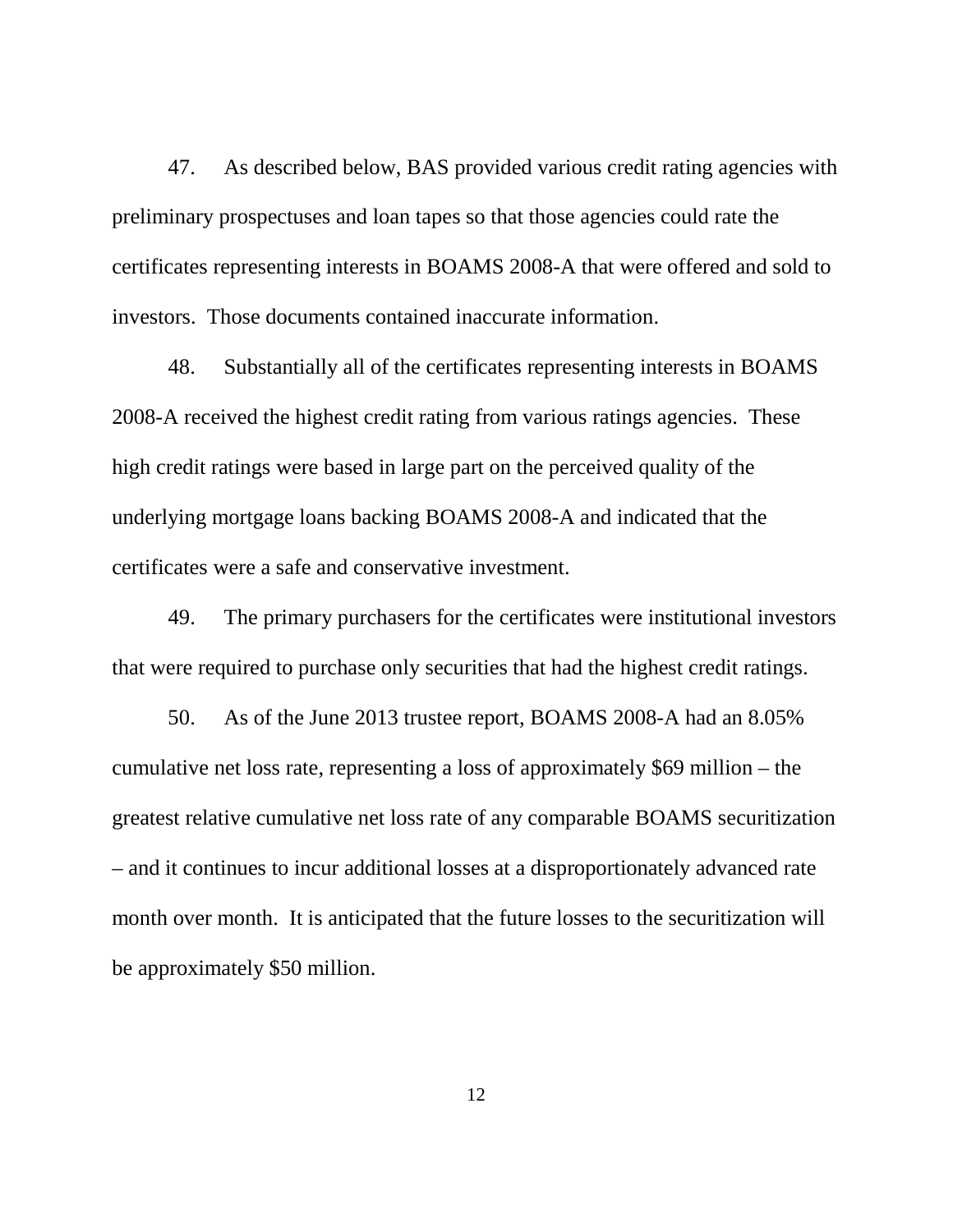51. The subordinate or "B" tranches of BOAMS 2008-A have been completely written off as the result of borrower defaults or prepayments of the underlying mortgage loans.

52. By securitizing the mortgage loans into BOAMS 2008-A, the Bank of America Entities shifted the risk of loss of those mortgage loans from themselves to BOAMS 2008-A investors and thus avoided the losses incurred by the mortgages underlying BOAMS 2008-A.

## **THE BANK OF AMERICA ENTITIES' FRAUDULENT CONDUCT**

## **I. Undisclosed Risks Concerning Loans from the Wholesale Channel**

## **A.** *Unprecedented Concentration of Wholesale Loans*

53. The prospectus for BOAMS 2008-A incorporated by reference a BANA website containing performance information for prior securitizations involving "mortgage loans underwritten in accordance with [BANA's] general underwriting standards" (information generally referred to as "Static Pool Data").

54. However, compared to prior RMBS offered and sold by BOAMS, BOAMS 2008-A had a disproportionately high level of wholesale loans.

55. Specifically, BOAMS 2008-A was made up of 72% of wholesale loans in terms of UPB. The prior RMBS sold by BOAMS in 2006 and 2007 and reflected in the Static Pool Data averaged only 41% UPB of wholesale loans.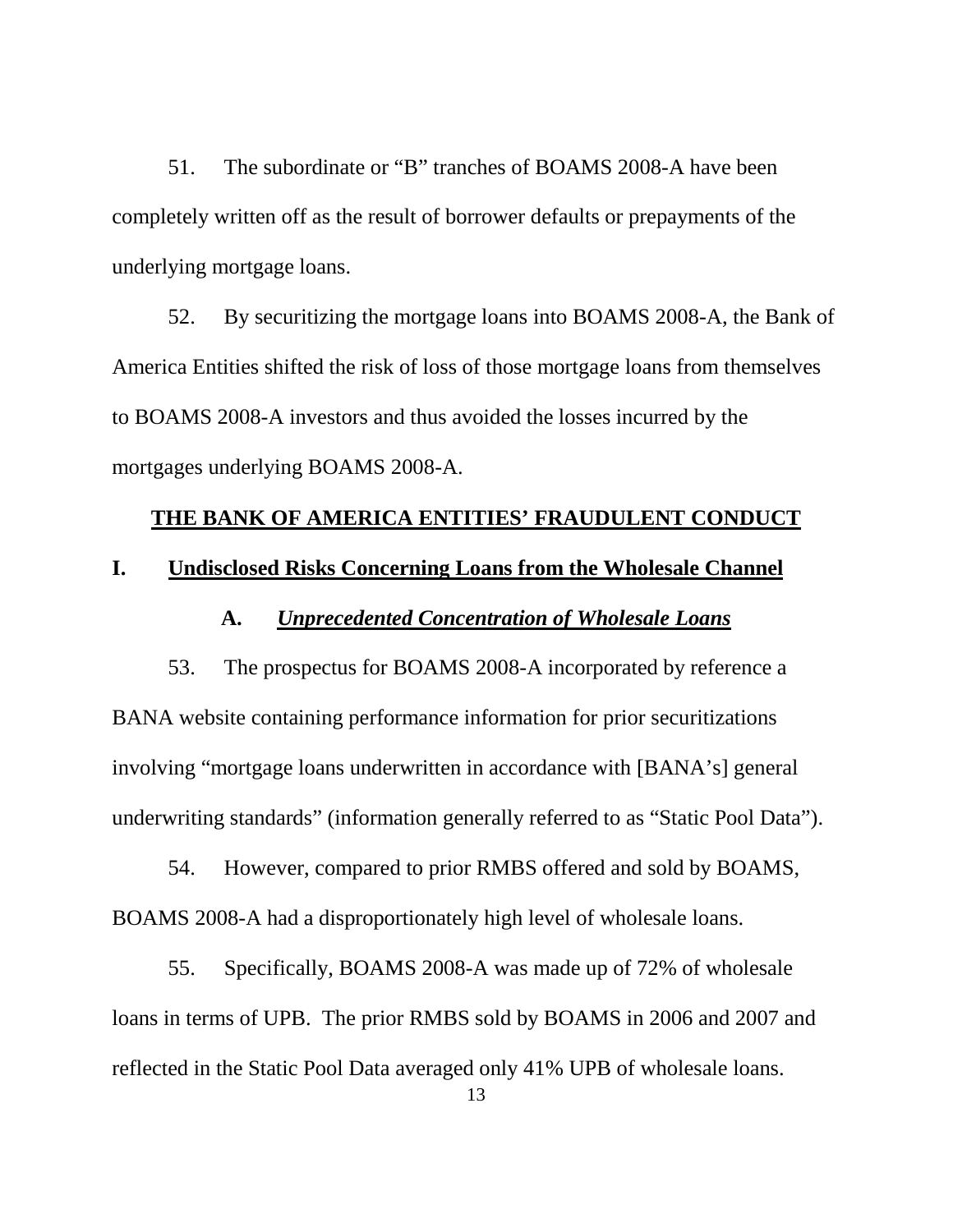56. When BOAMS 2008-A was offered and sold, channel concentration was a key metric used by rating agencies and many RMBS investors.

57. The supplemental prospectus contained a statement advising investors that the Static Pool Data "may not be indicative of future performance" but claimed that any variance would be caused by factors beyond BANA's control, such as variances in housing prices rather than a material difference in the composition of BOAMS 2008-A as compared to prior RMBS.

58. Neither the BOAMS 2008-A Offering Documents filed with the Commission in connection with the offering of BOAMS 2008-A nor the Static Pool Data disclosed the disproportionately high level of wholesale loans underlying BOAMS 2008-A or the unprecedented nature of the concentration of wholesale loans in BOAMS 2008-A as compared to previous BOAMS offerings.

59. Only a few investors were provided with information identifying the wholesale channel concentration of BOAMS 2008-A, and the Bank of America Entities did not publicly disclose the wholesale channel information. As a result, not all investors had access to the same information and not all investors, or members of the public, were aware of the disproportionate amount of wholesale channel loans included in BOAMS 2008-A in comparison to previous BOAMS offerings.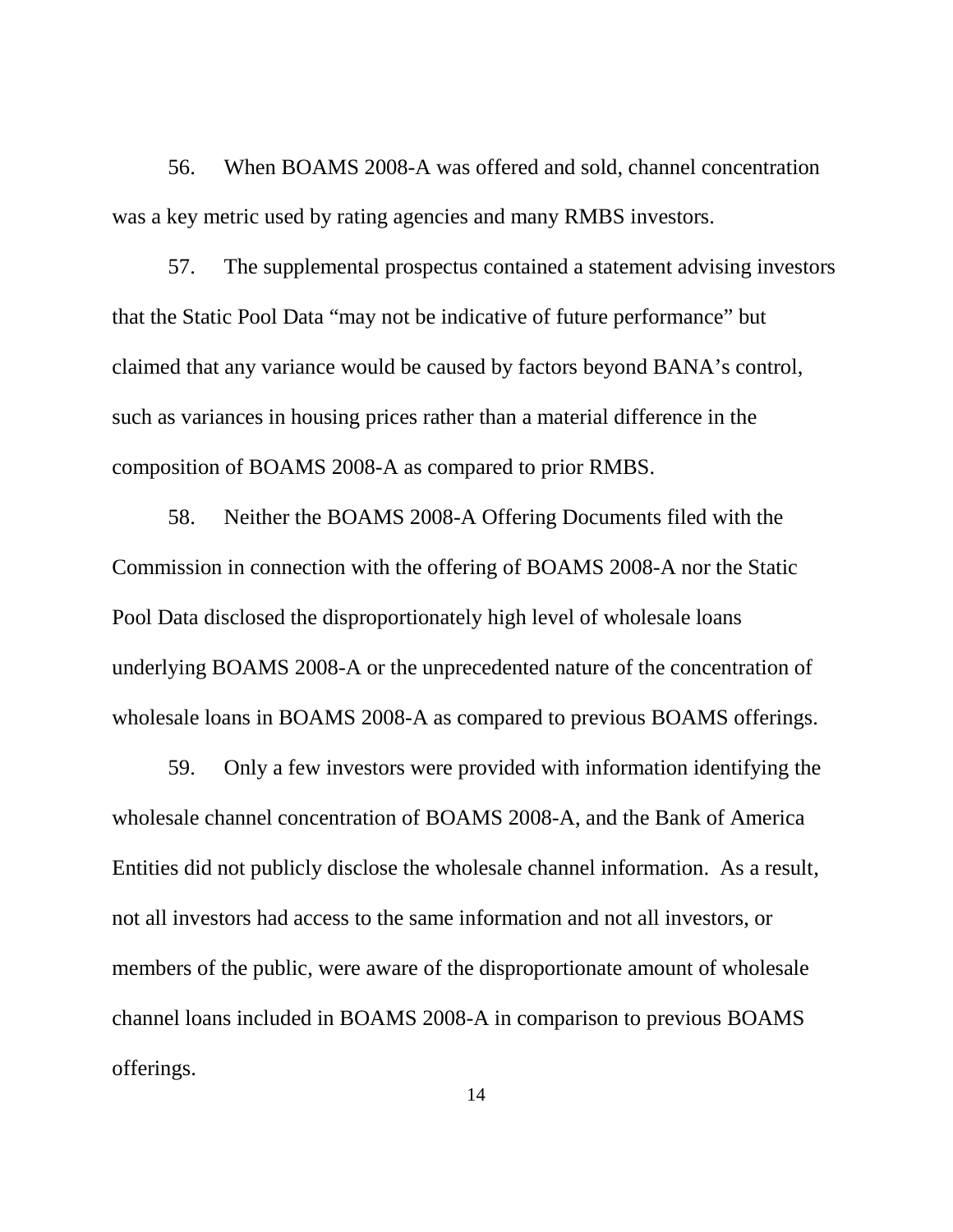60. Moreover, even those investors who were provided with information about the wholesale channel concentration of BOAMS 2008-A were not told about the specific risks associated with the loans within BOAMS 2008-A.

### **B.** *Specific Risks Associated with Wholesale Loans*

61. When BOAMS 2008-A was offered and sold, the Bank of America Entities knew that the expected performance for wholesale loans had declined and presented materially higher risks of (a) deviation from BANA underwriting guidelines ("underwriting risk"), (b) default, and (c) prepayment, when compared to direct channel loans.

62. In fact, on July 19, 2007, the then BAC CEO stated in BAC's Second Quarter 2007 earnings call that, compared to direct channel loans, broker sourced loans "tend[] to be toxic waste."

63. The prospectus filed with the Commission in connection with the offering of BOAMS 2008-A was substantially similar to the prospectuses that were filed in connection with prior RMBS offerings by the Bank of America Entities.

64. The similarities between these prospectuses, coupled with the references in the BOAMS 2008-A Offering Documents to the Static Pool Data (i.e. loan performance in prior RMBS) as a potential indicator of the performance of the loans in the BOAMS 2008-A, misleadingly portrayed the risks associated with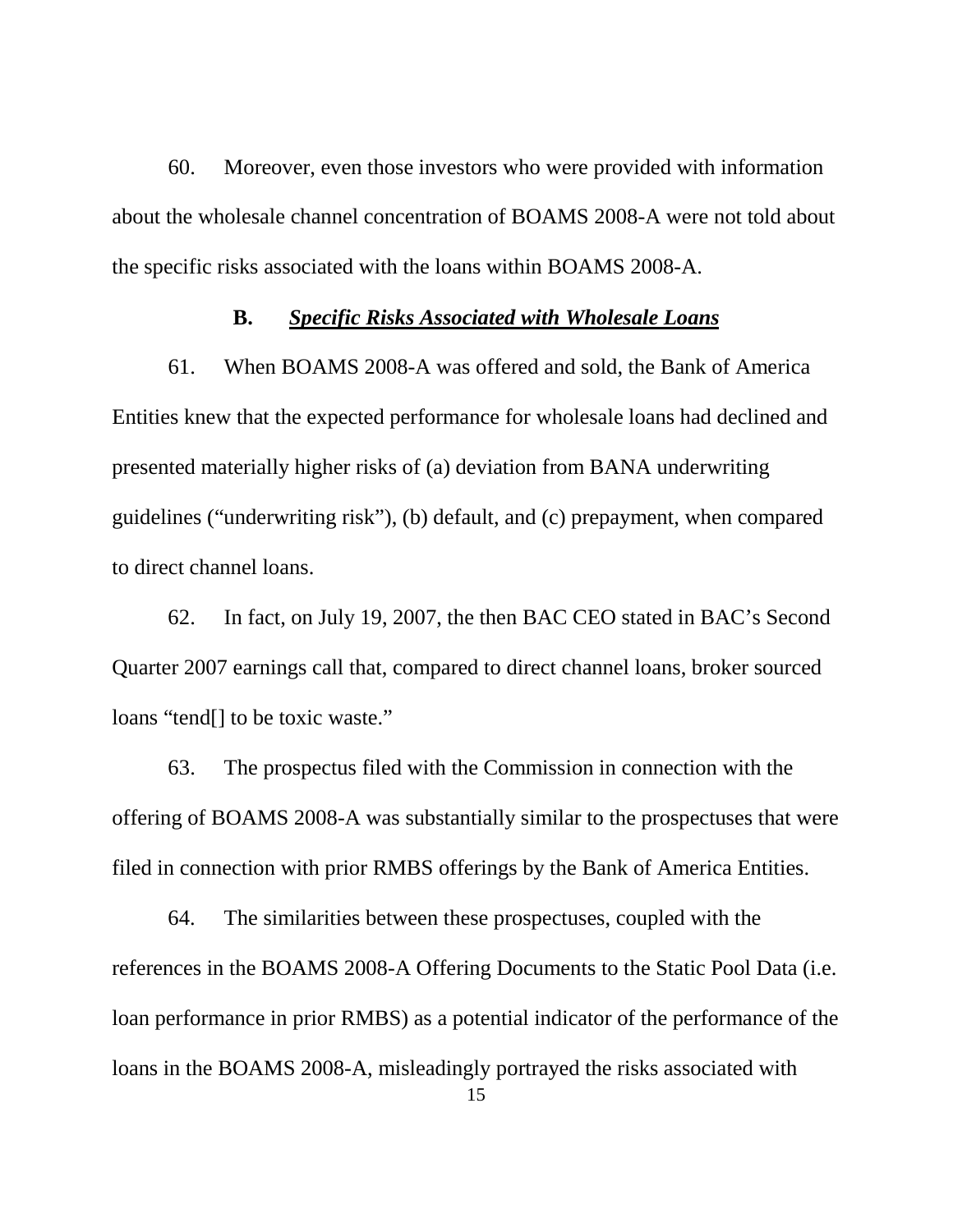BOAMS 2008-A to be substantially similar to prior RMBS offered and sold by the Bank of America Entities.

65. Given the disproportionately high level of wholesale loans backing BOAMS 2008-A and the demonstrated problems associated with such loans, the Bank of America Entities knew that BOAMS 2008-A presented substantially greater risks than prior RMBS offered and sold by the Bank of America Entities.

66. Despite each of the Bank of America Entities being on notice of risks related to underwriting, defaults and churning discussed below, they made no effort to disclose to investors how those risks might affect the overall risk and or performance of BOAMS 2008-A.

### *i. Underwriting Risks*

67. As part of the mortgage loan origination process, originators such as BANA examine whether potential borrowers and the proposed loan product meet certain criteria or standards, referred to as underwriting guidelines, such as the loan amount compared to borrower income and the loan amount compared to the value of the property securing the loan. These standards are used to evaluate the borrower's ability to make the required principal and interest payments and the adequacy of the mortgage property as collateral for the mortgage loan.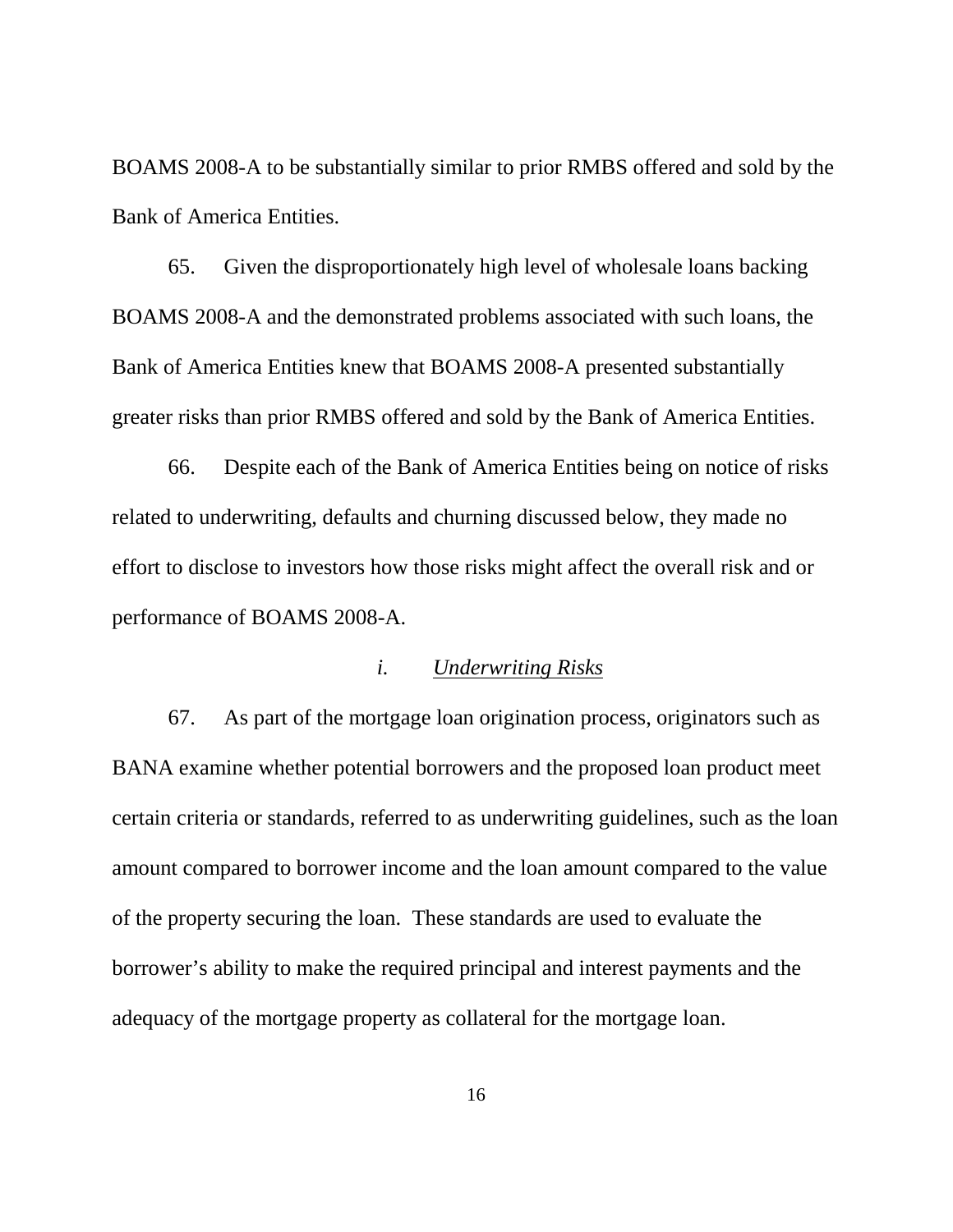68. Compliance with underwriting guidelines is a material fact for RMBS investors because it provides some assurance that the borrowers will not default on the mortgage loans and, if there is a default, the collateral will be sufficient to cover the mortgage loan balance.

69. Mortgage loans that do not comply with underwriting standards are generally perceived as riskier. In fact, a bond trader at BAS who traded subordinate interests in RMBS (the "BAS Bond Trader") admitted that "he didn't feel comfortable" including mortgage loans in the BOAMS 2008-A loan pool if those loans did not comply with BANA's underwriting standards because those mortgage loans were riskier than mortgage loans that complied with BANA's underwriting standards.

70. "Underwriting risk" is the risk that a loan has a material or serious deviation from the originator's underwriting standards.

71. Mortgage loans originated through the wholesale channel present a higher underwriting risk than mortgage loans originated through direct channels. This is largely because the individuals responsible for wholesale channel loans, commonly referred to as mortgage brokers, have different financial incentives than a party affiliated with the originating institution.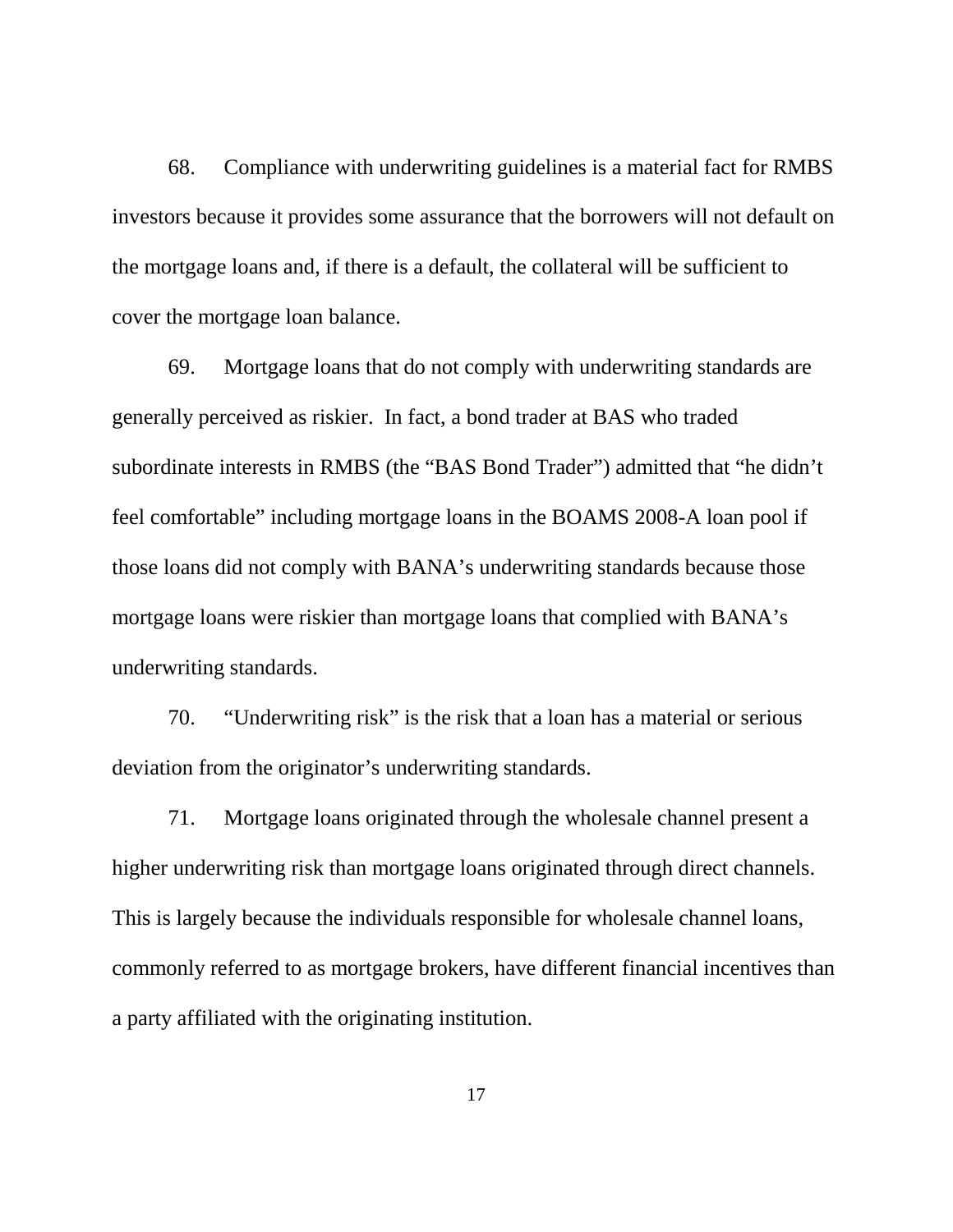72. Internal documents created by the Bank of America Entities shortly before the offer and sale of interests in BOAMS 2008-A confirm that loans originated through wholesale channels had significantly higher underwriting risks. Internal documents also show that there was a high correlation between mortgage loans that deviated from underwriting standards and mortgage loans that experienced delinquencies within a few months after origination.

73. Specifically, BANA's internal quality assurance group conducted monthly reviews of underwriting compliance by sampling and re-underwriting mortgage loan production. The monthly quality assurance reports ("QARs") prepared by the group were then circulated within BANA and to certain individuals involved in the RMBS program at BAS. The QARs tracked, among other things, trends in "serious or critical underwriting exceptions" by mortgage origination channel.

74. The QARs for the three most relevant months for the mortgage loans included within BOAMS 2008-A, September to November 2007, were circulated between November 19, 2007 and January 18, 2008. During this key period, the QARs identified a more than doubling of "serious or critical underwriting errors" for wholesale-originated loans.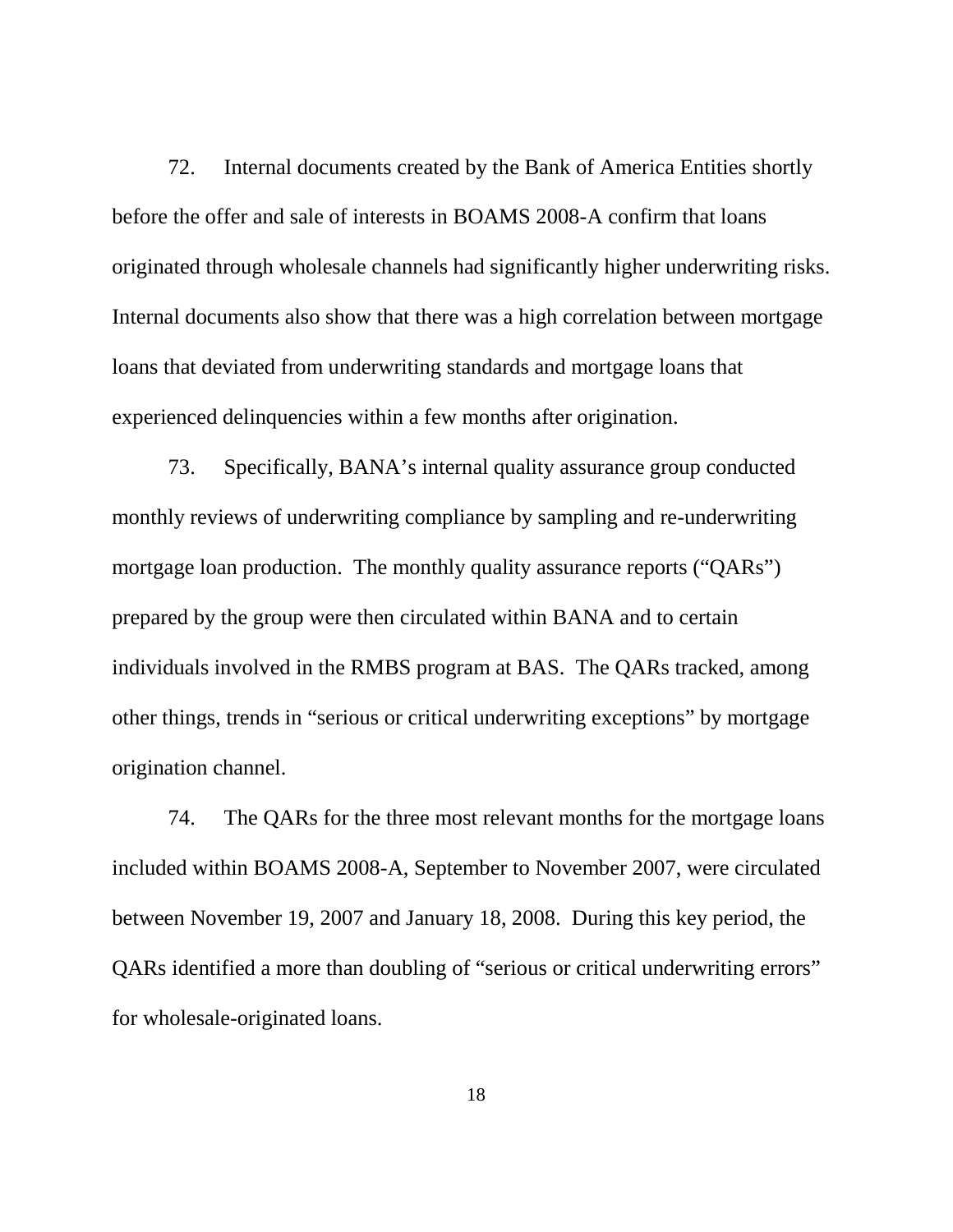75. In fact, in the then most recent QAR distributed in January 2008, the exceptions for wholesale-originated loans had spiked such that it was evidencing 16% serious or critical underwriting exceptions. This contrasted with 7.6% serious or critical underwriting exceptions for all origination channels at BANA.

76. Thus, at the time BOAMS 2008-A was being securitized with the greatest percentage of wholesale loans of any comparable offering, mortgage loans originated through wholesale channels were more than twice as likely to have serious or critical underwriting errors.

77. BANA and BAS were aware of this risk when they were securitizing BOAMS 2008-A.

78. The QARs were received and reviewed by, among others, a BANA employee who was also an officer and principal of BOAMS (the "BOAMS Principal.")

79. The BOAMS Principal was a Senior Vice President of BANA, who at all relevant times, had responsibility for reviewing the offering documents for BANA and managing the BOAMS' filings with the Commission. Specifically, the BOAMS Principal (a) assisted with mortgage loan securitizations, (b) reviewed and signed public filings for RMBS, including the offering documents for BOAMS 2008-A and (c) was an agent of BAS responsible for investor relations.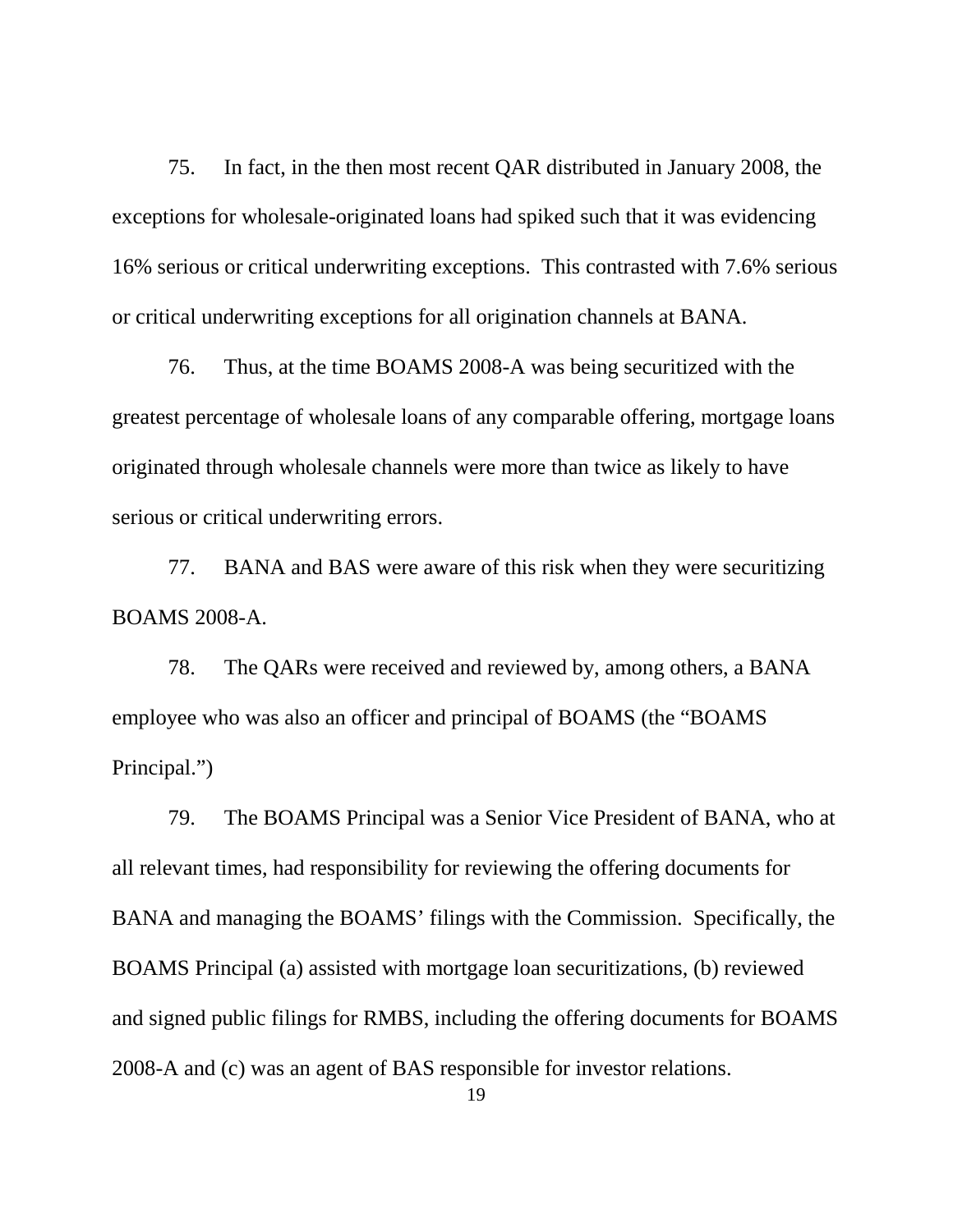80. Despite the BOAMS Principal and others at the Bank of America Entities being on notice of the significant increase in serious or critical exceptions documented in the monthly QARs, the BOAMS 2008-A Offering Documents contained no disclosure of the heightened risk of serious or critical underwriting exceptions for wholesale channel loans.

81. The QARs were also regularly received by the managing director of BAS who was responsible for creating and supervising BAS' RMBS program (the "BAS Managing Director"). The BAS Managing Director was a Senior Vice President of BANA. The BAS Managing Director also was the president and Chief Executive Officer of BOAMS.

82. At all relevant times, the BAS Managing Director was in charge of the BAS Mortgage Finance Group, responsible for the underwriting of BOAMS 2008- A. The BAS Managing Director had supervisory responsibility for structuring BOAMS 2008-A and for preparing the offering documents.

83. Neither the BAS Managing Director, the BOAMS Principal, or anyone else involved with BOAMS 2008-A, took any steps to ensure or even inquire into whether any of the loans in BOAMS 2008-A had been reviewed by BANA's quality assurance group.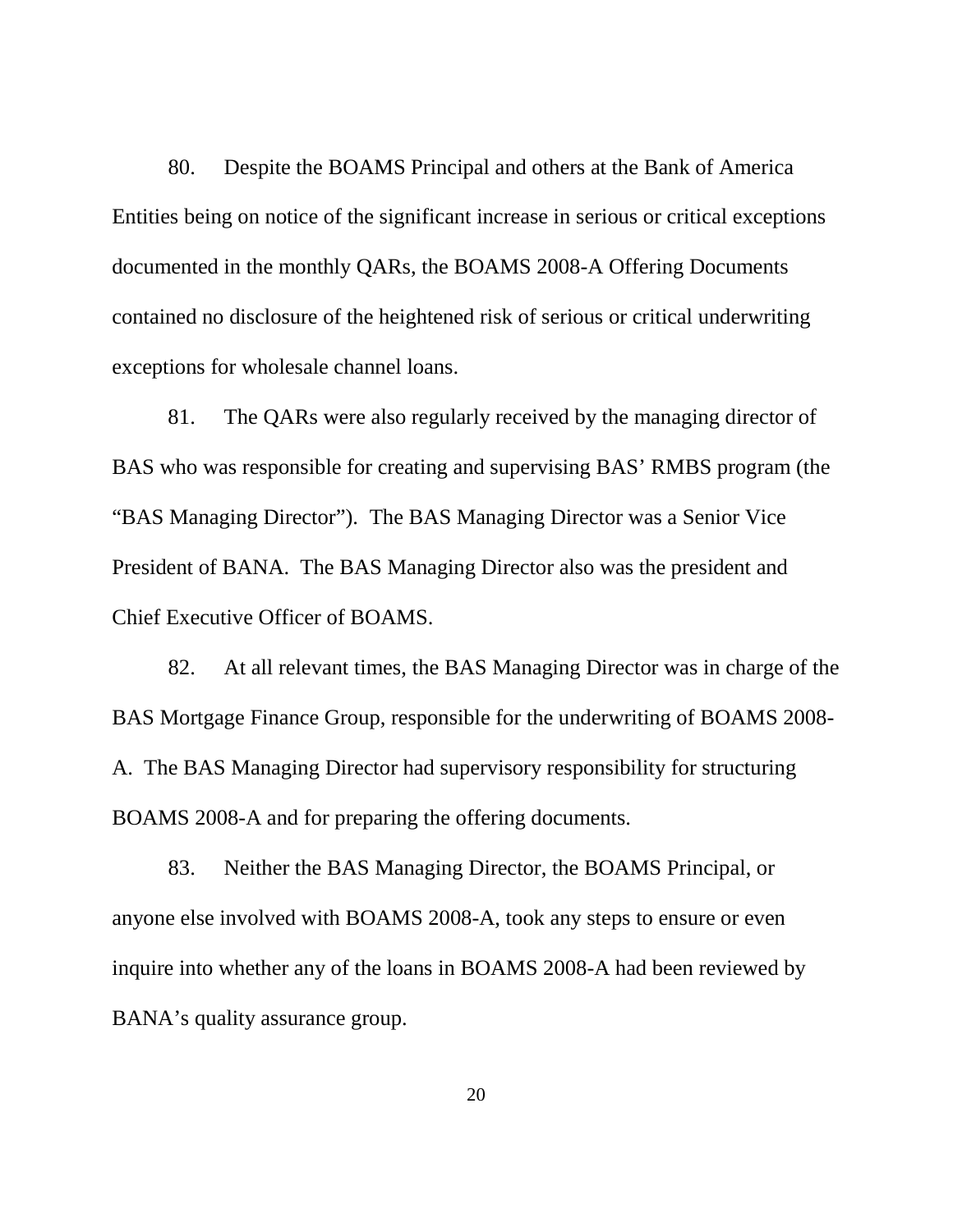#### *ii. Higher Default Risk for Wholesale Loans*

84. Internal documents created by, and other information reviewed by, the Bank of America Entities also show that, around the time BOAMS 2008-A was being offered and sold, loans originated through wholesale channels had demonstrated a significantly higher risk of default than loans originated through direct channels.

85. For example, by late 2007, the BAS Bond Trader had begun receiving an increase in inquiries and complaints from his customers suffering unexpectedly early incidences of default in recent BAS' RMBS. In response, the BAS Bond Trader undertook a performance analysis for recent BAS underwritten RMBS.

86. On December 10, 2007, the BAS Bond Trader transmitted his initial findings to the BOAMS Principal, the BAS Bond Trader's superiors at the RMBS desk at BAS and other BOAMS employees. The email noted the decline in the performance of the 2006 and 2007 vintages of BANA-originated loans that had been securitized in RMBS offerings. Attached to the transmittal email was a spreadsheet listing the 170 loans that had first payment defaults, early payment defaults, and severe delinquencies.

87. In that email, the BAS Bond Trader stated: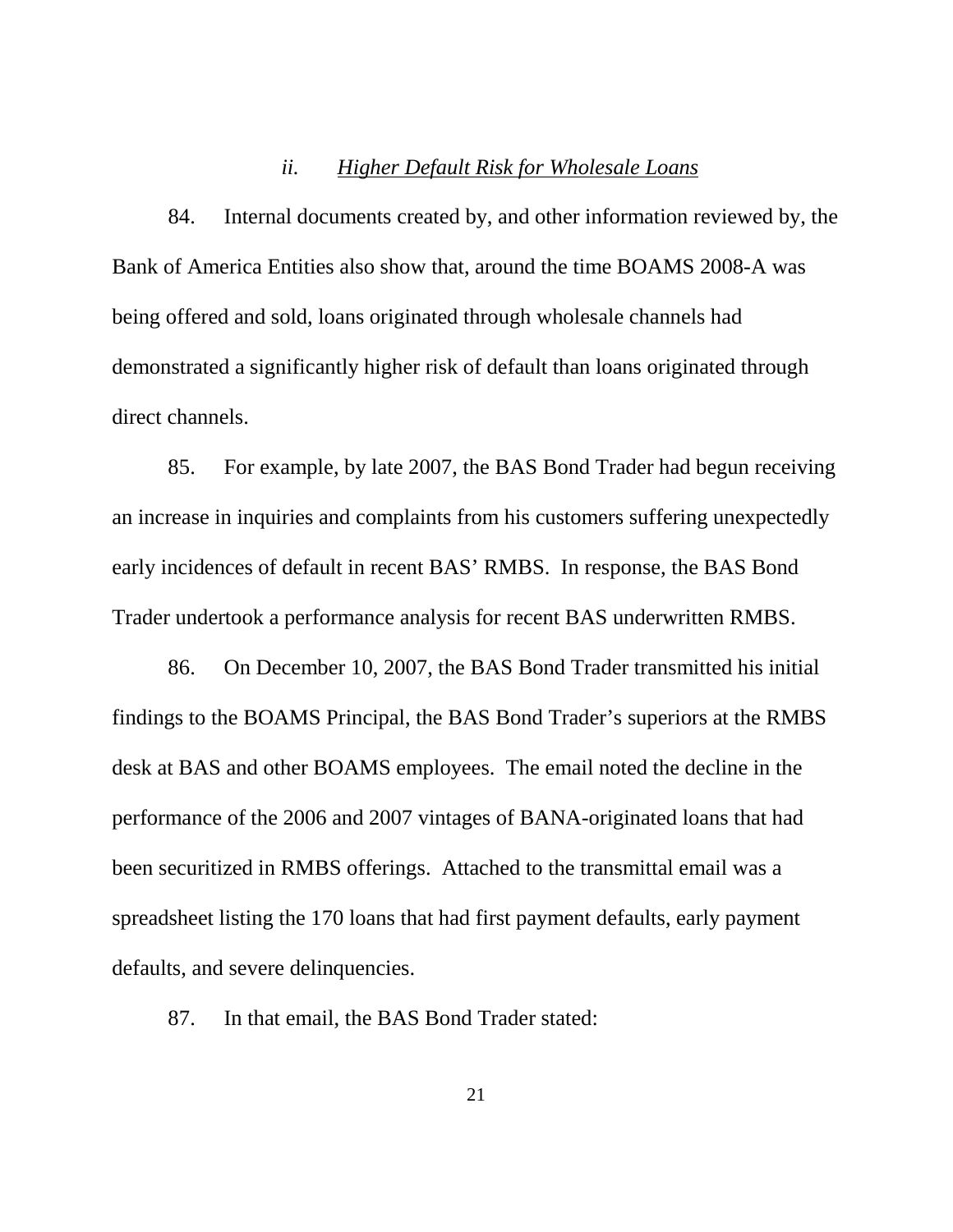[P]erformance of [BANA] originated loans has declined sharply…. It is imperative that we remain proactive in researching our skyrocketing delinquency issues and resolve swiftly and efficiently. We have been doing some analysis . . . into all BofA originated loans that were securitized by [BANA and BOAMS] over the course of 2007. In looking at the pay histories post securitization, what has become apparent is a number of loans with questionable payment histories that indicate possible instances of fraud.

88. In response to that email, the BOAMS Principal acknowledged that

"the performance of [recent BANA-originated mortgage loans] is worse than prior vintages."

89. In a December 10, 2007 email to a member of BANA's quality

assurance department, the BOAMS Principal acknowledged "the performance of

[BANA-sponsored RMBS] deals is deteriorating at a rapid pace, we are attempting to find out the reason why so many loans are going [delinquent] so early in the deal's life."

90. On January 15, 2008, shortly before the closing of the BOAMS 2008- A offering, the BAS Bond Trader sent employees of BANA (again including the BOAMS Principal) and BAS an email following up on his December email to the same group. This email updated the data contained in the BAS Bond Trader's earlier email and provided a more detailed analysis.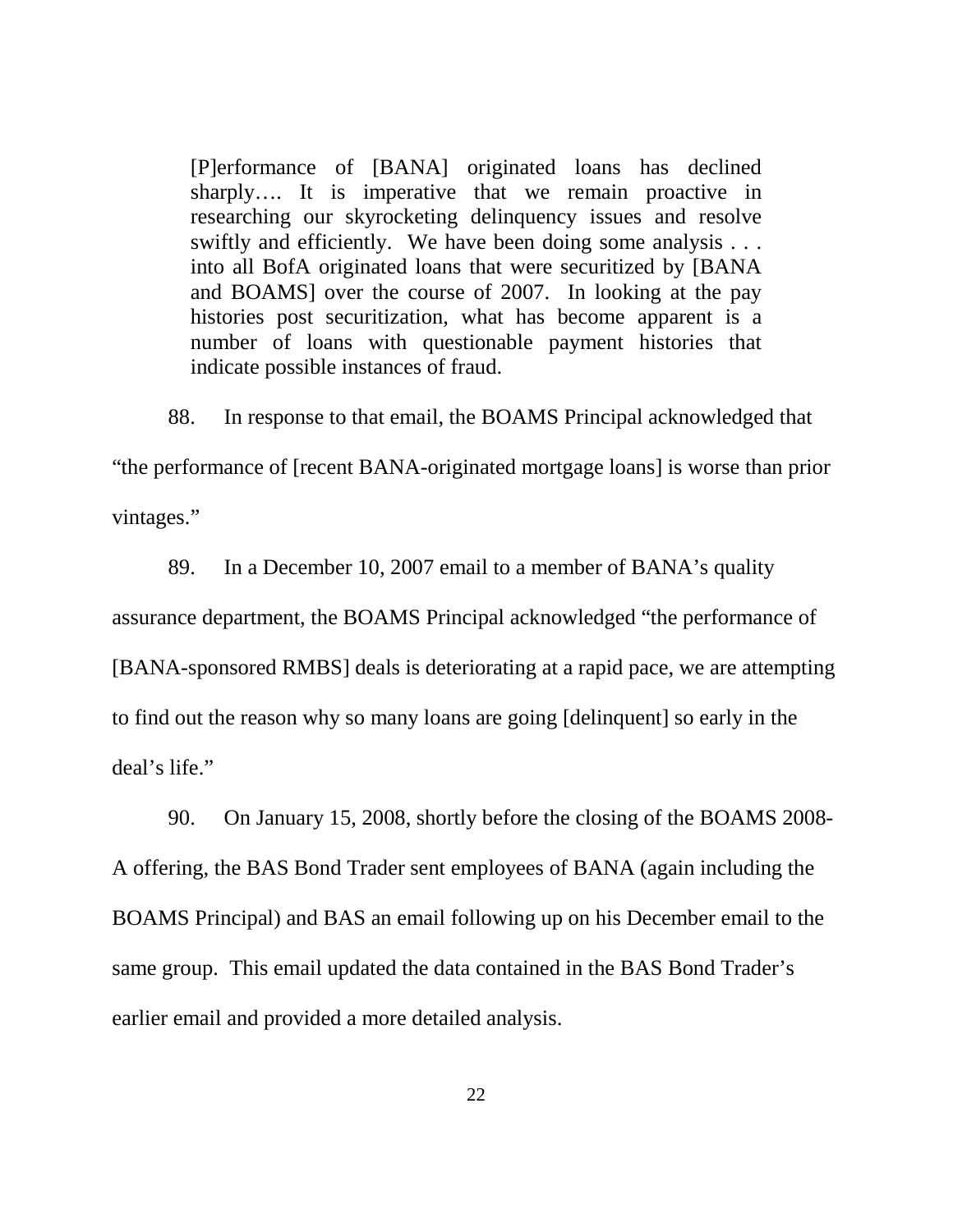91. In this more detailed analysis the BAS Bond Trader communicated that of the BANA originated loans securitized in 2007 with questionable payment histories, 77% of the loans with first and early payment defaults originated from the wholesale channel and 80% of the loans flagged as severely delinquent originated from the wholesale channel.

92. In concluding his email, the BAS Bond Trader wrote that while he appreciated that the wholesale channel was now closed, BANA must accept responsibility for its underwriting and origination errors that were causing losses to RMBS investors:

> [T]he poorly originated product from 2007 still needs ownership for the origination flaws and responsibility for the poor performance must be pushed back to the origination side of the business. The pricing provided for product from the securitization side of the business was never intended for early payment default or first payment default loans. The "'originate to distribute' model is broken . . . .

93. In response to these emails from the BAS Bond Trader, the BOAMS

Principal launched an internal investigation of the loans identified by the bond

trader.

94. The internal investigation initially entailed a review of whether any of

the loans identified on the trader's spreadsheet had already been subjected to

BANA's regular internal quality assurance review.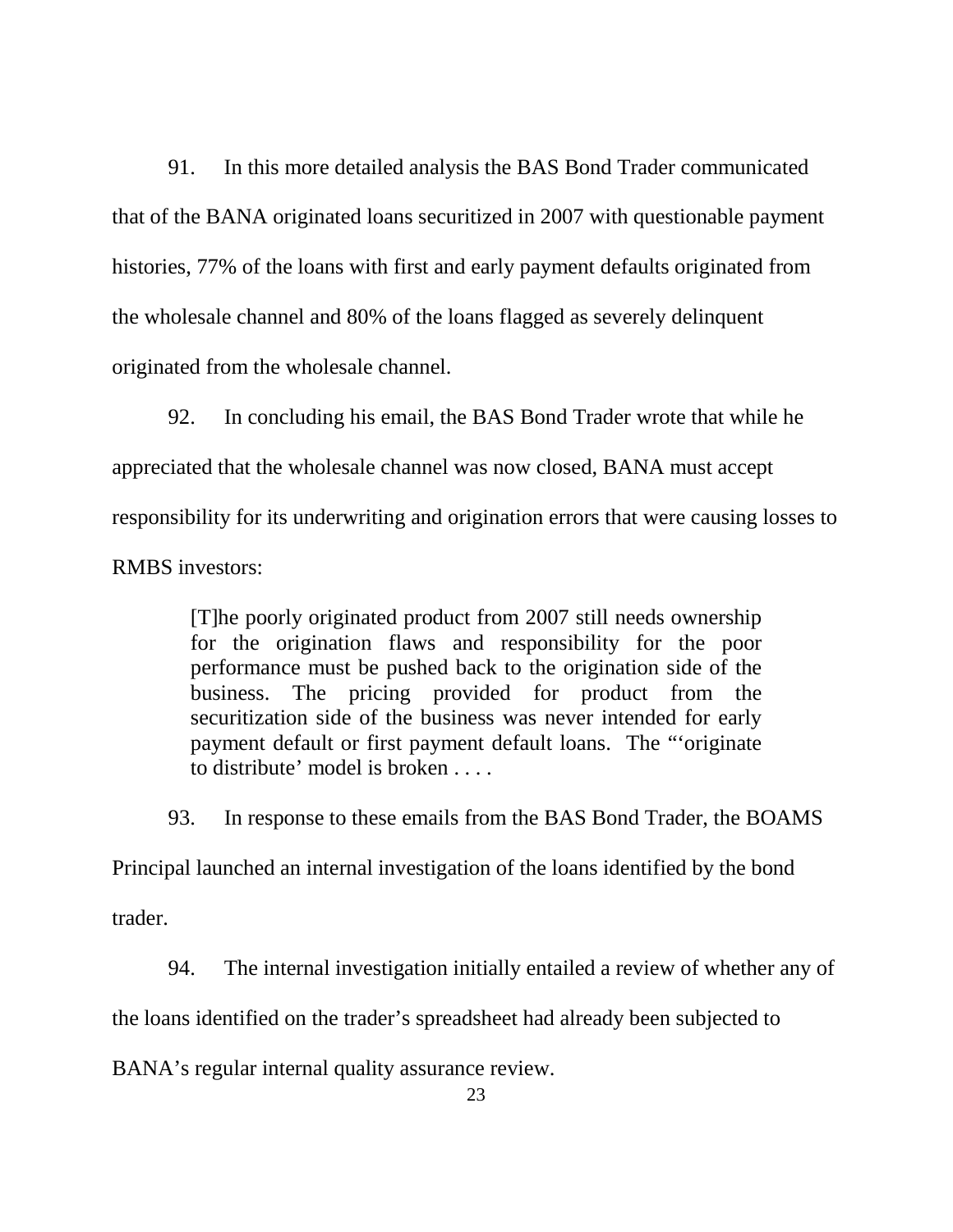95. Before the offering of BOAMS 2008-A closed, the BOAMS Principal learned from the initial steps of that internal investigation that BANA's internal quality assurance group had previously sampled and reviewed 35 loans on the bond trader's spreadsheet, and that the common element linking these loans was that the vast majority were originated through the wholesale channel.

96. Despite the recognition by BOAMS Principal that the poor performance noted by the bond trader stemmed largely from loans originated through the wholesale channel, the BOAMS Principal did not evaluate whether the prospectus or other disclosure documents for BOAMS 2008-A should be revised so as to disclose the significant percentage of wholesale loans and the risks associated with those loans.

97. Despite receiving both of the bond trader's emails on January 15, 2008, the BAS Managing Director did not ask anyone to perform any analysis whatsoever of the wholesale channel. The BAS Managing Director did not request such an analysis despite the bond trader's focus on the wholesale channel and the BAS Managing Director's understanding that it would be necessary to conduct a much more focused analysis of the wholesale channel to determine if the wholesale channel was producing more severely delinquent loans,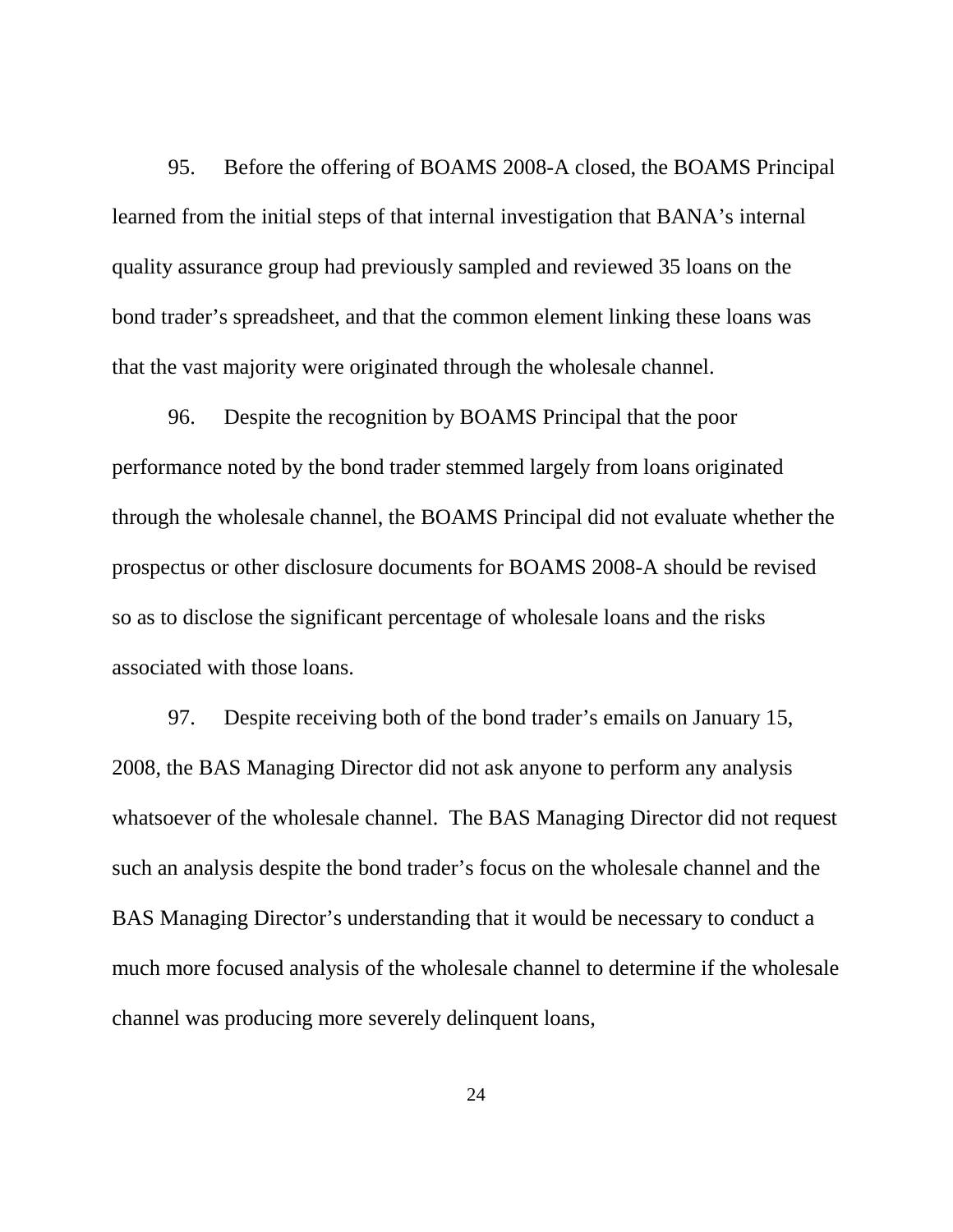98. The BAS Managing Director also did not evaluate whether the problems with wholesale loans identified by the BAS Bond Trader warranted a revision of the BOAMS 2008-A disclosure documents.

99. Reports created and distributed by BANA for 2007 mortgage loan originations ("Performance Reports") also showed that mortgage loans originated though the wholesale channel in the latter half of 2007 (i.e. the same period as the mortgage loans in BOAMS 2008-A were originated) were performing substantially worse than direct channel loans originated during the same time.

100. The Performance Reports, among other things, tracked the number of mortgages originated by BANA in a particular quarter that had ever been 90 or more days delinquent (an "Ever 90" delinquency) during a particular quarter.

101. The BOAMS Principal and BAS Managing Director had access to and regularly reviewed these Performance Reports.

102. The Performance Report for the fourth quarter of 2007 was available to the BOAMS Principal and BAS Managing Director in January 2008, prior to the closing of the BOAMS 2008-A offering.

103. That report showed that the percentage of wholesale loans originated in the third quarter of 2007 that experienced an Ever 90 delinquency within the first three months after origination was more than double the percentage of other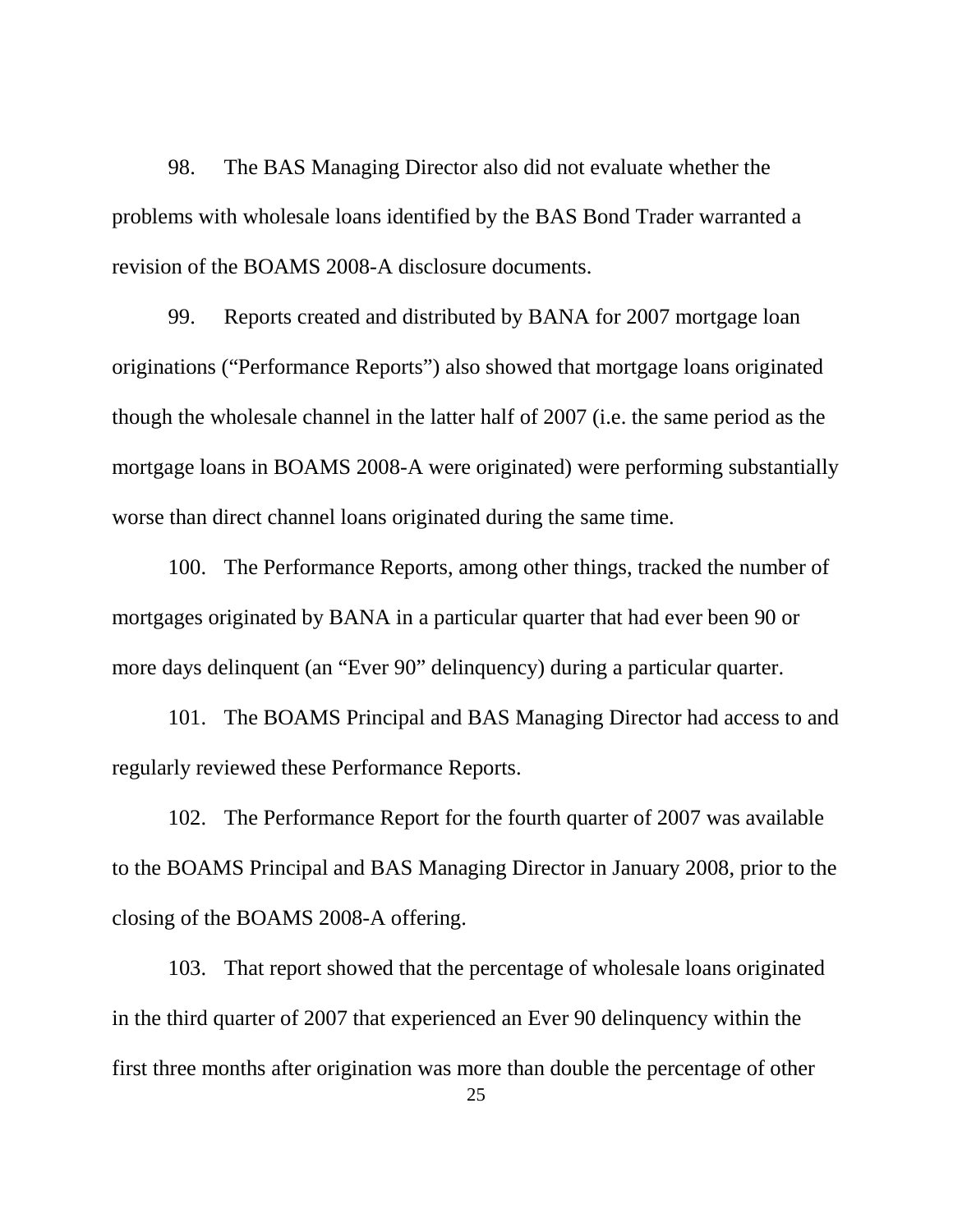mortgages originated during that same period that experienced an Ever 90 delinquency within the first three months after origination.

104. The Bank of America Entities were well aware in advance of BOAMS 2008-A's issuance that the most severe performance problems for mortgage loans within BANA affiliated securitizations, at a more than 2:1 ratio, were coming from the wholesale channel.

105. No specific disclosure of the material performance risk presented by mortgage loans originated through wholesale channels was made to BOAMS 2008-A investors.

## *iii. Higher Risk of Churning and Prepayment for Wholesale Loans*

106. The Bank of America Entities also knew that loans originated in the wholesale channel posed an additional risk when compared to the direct channel: churning and the resulting increase in prepayment.

107. Despite knowledge of the heightened prepayment risk, the Bank of America Entities failed to disclose this risk to investors.

108. "Churning" in the context of wholesale loan origination describes instances in which a mortgage broker approaches an existing customer who recently obtained a mortgage facilitated by the broker and convinces the customer to refinance the mortgage.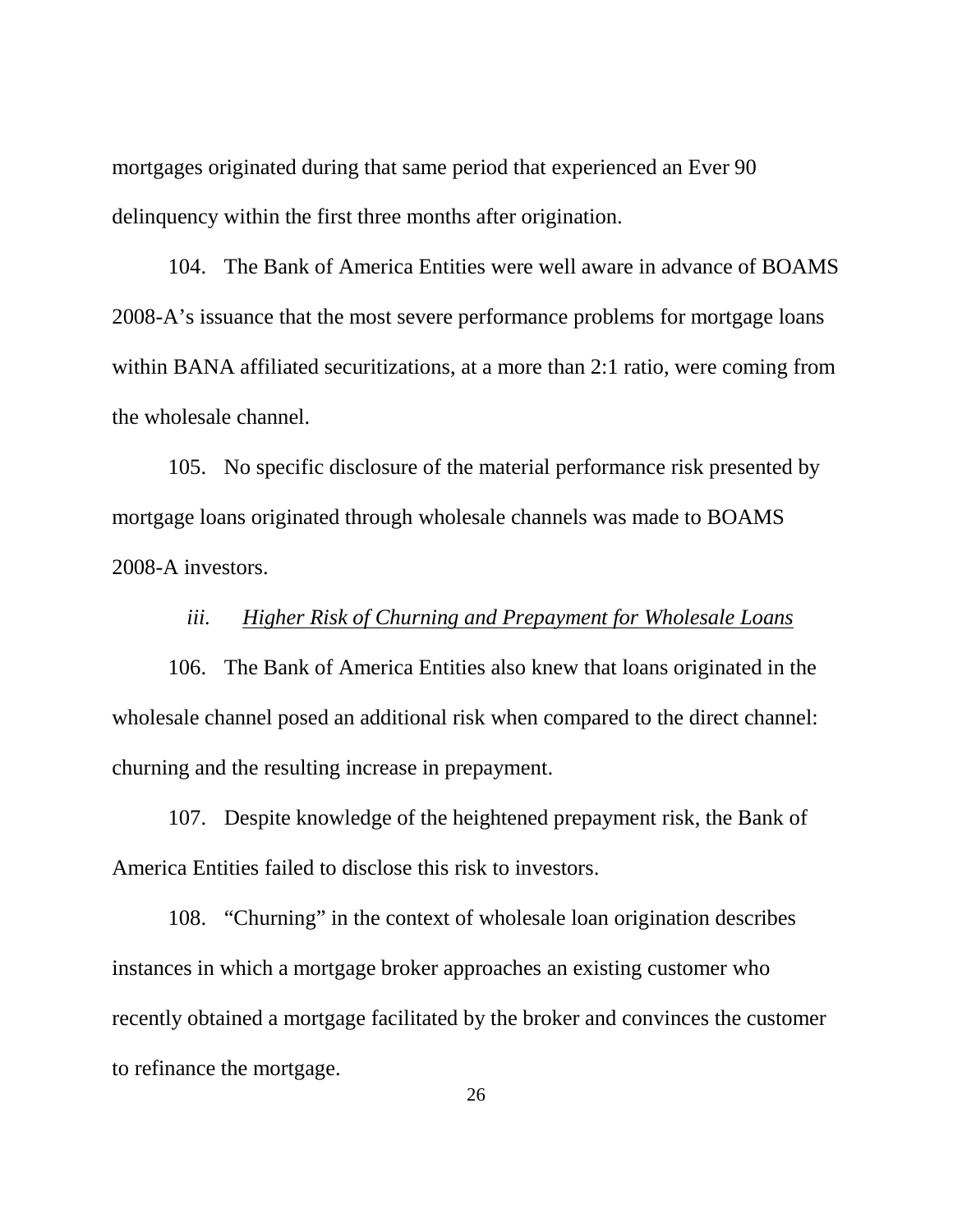109. While there may be an economic benefit to the customer as a result of decreases in interest rates, the mortgage broker's incentive is to generate an additional sales commission through the refinance.

110. When a mortgage loan that has been securitized refinances, the principal balance is paid through the securitization cash flow structure as appropriate, but no additional interest payments are attributable to the loan. As a result, prepayment lowers the return (or profit) that investors can earn.

111. On December 14, 2007, BAS' RMBS trading strategy desk, a group that researched trends in the RMBS market, issued a report entitled "Outlook for the RMBS Market in 2008." The report was distributed widely within BANA, BAS, and BOAMS and to select BAS customers.

112. The RMBS trading strategy desk analyzed BANA originated wholesale channel loans, and found that such loans were "susceptible to 'churning' and 'planned refinancings' " by wholesale brokers who would approach borrowers to refinance their loans (i.e. repay the first lender with a loan from another lender) after the expiration of the "premium recapture" and "non-solicitation" periods.

113. Both the "premium recapture" and the "non-solicitation" periods are generally set forth in the broker's compensation agreement with the lender. The "premium recapture" period is the period of time in which the lender can recover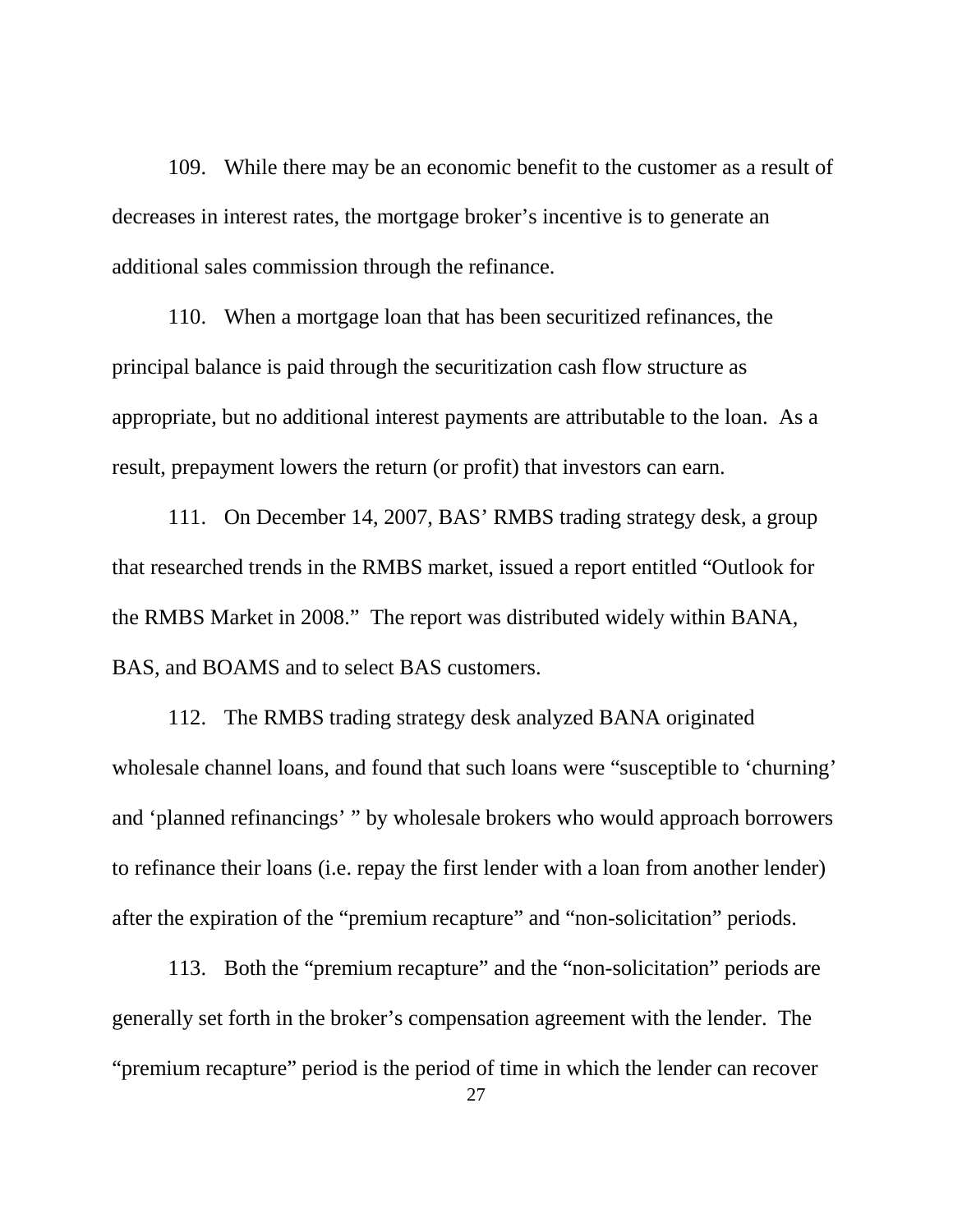any premium paid to the broker for the loan if the loan prepays. The "nonsolicitation" period is a specified period of time in which the broker is prohibited by the lender from soliciting the borrower to refinance the loan.

114. Within the BAS report, wholesale loans had averaged 5% - 10% higher prepayment speeds over direct channel loans as measured under the industry metric of "constant prepayment rate" ("CPR").

115. CPR is one of the primary metrics in evaluating and pricing RMBS, as the expected duration of payment of the underlying loans is materially impacted by the speed and volume of prepayment.

116. The report shows that wholesale loans were likely to prepay faster than their direct channel counterparts because the brokers could earn further commissions by re-approaching their former clients and soliciting the client to refinance.

117. Moreover, in November 2007, as the data for the trading desk prepayment study was being compiled, BAS changed its internal CPR modeling to specifically account for and include wholesale channel concentration data in order to project prepayment speeds.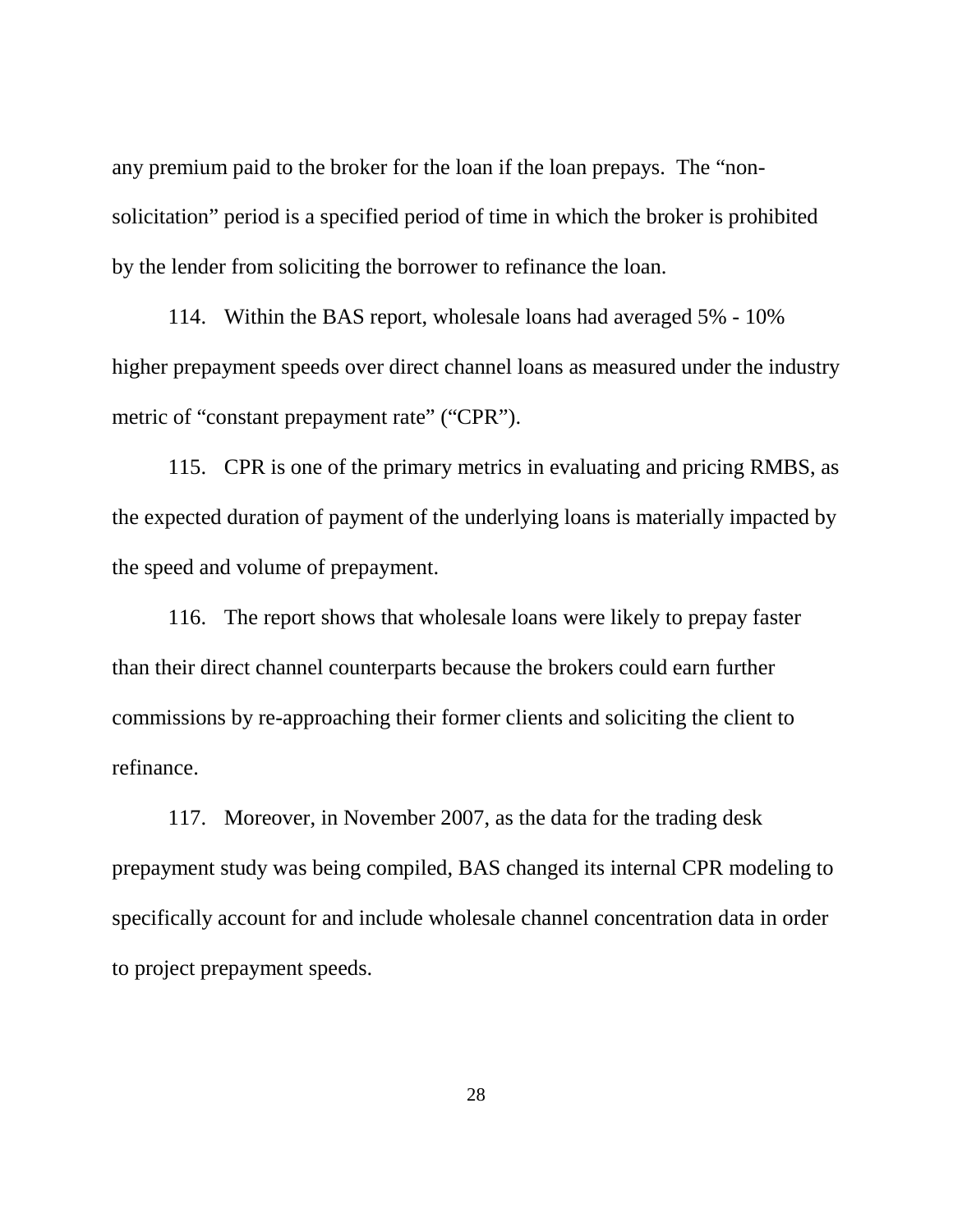118. By December 2007, the BOAMS Principal and BAS Managing Director had access to a statistical analysis evidencing the realized impact on CPR of wholesale channel churning.

119. Not only did BAS and BANA, in preparing and reviewing the offering documents, and BOAMS in filing the offering documents, fail to disclose to potential BOAMS 2008-A investors the risk of churning or the relevant statistics they had generated relating to churning, but they represented to investors that they were not aware of any statistics that could provide investors a basis to predict prepayments.

120. Specifically, in the prospectus supplement that BOAMS filed with the Commission, BOAMS stated that it was "not aware of any existing statistics that provide a reliable basis for investors to predict the amount or the timing of receipt of prepayments on the [m]ortgage [l]oans" underlying BOAMS 2008-A.

121. BOAMS 2008-A's performance in the first year after issuance evidences the churning warned of in BAS' December 2007 report.

122. Once wholesale loans in BOAMS 2008-A passed the three month "premium recapture" and "non-solicitation" period described in the BAS December 2007 report, such loans disproportionately prepaid compared to the direct channel loans securitized in BOAMS 2008-A.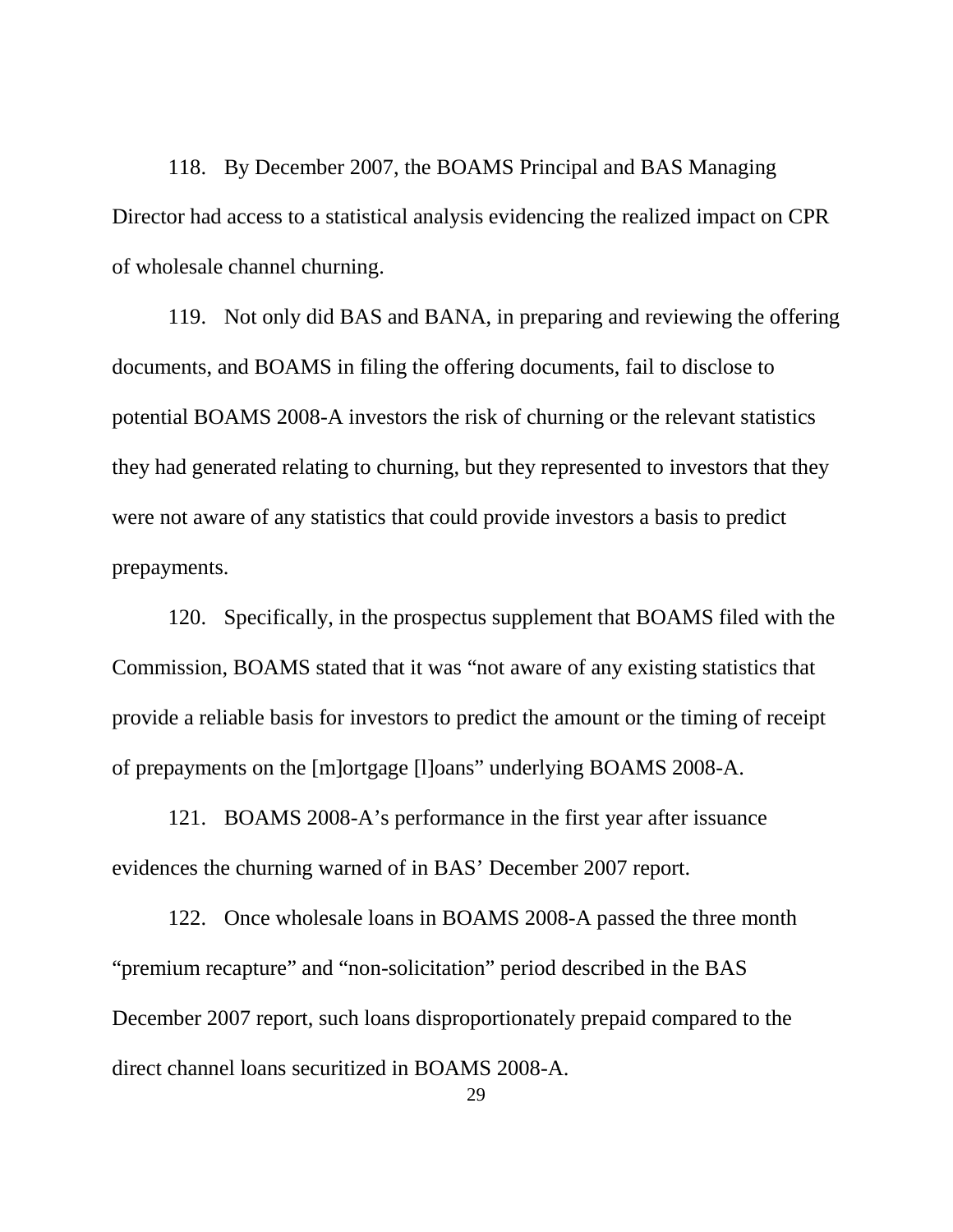123. BOAMS 2008-A contained 588 (49.37% of the entire BOAMS 2008- A pool by number) wholesale loans that were originated in October and November of 2007.

124. The large concentration of October and November 2007 wholesale loans magnified the importance of this information, as the three month premium recapture and non-solicitation periods would have just ended at the time of, or shortly after, the BOAMS 2008-A securitization closed in January 2008.

125. In contrast, BOAMS 2008-A contained 127 (10.66% of the entire BOAMS 2008-A pool by number) direct channel loans originated in October and November of 2007 – a ratio of almost 5 wholesale loans to every 1 direct channel loan.

126. After the first three months of securitization, the ratio for the refinance of those loans was 13.5 wholesale channel refinances to every 1 direct channel refinance.

127. The disproportionate prepayment lasted for the first twelve months after securitization. Though the prepayment ratio of wholesale loans to direct loans originated in October and November of 2007 decreased to 10:1, it was still double the ratio, 5:1, of all wholesale loans to direct loans originated in October and November of 2007.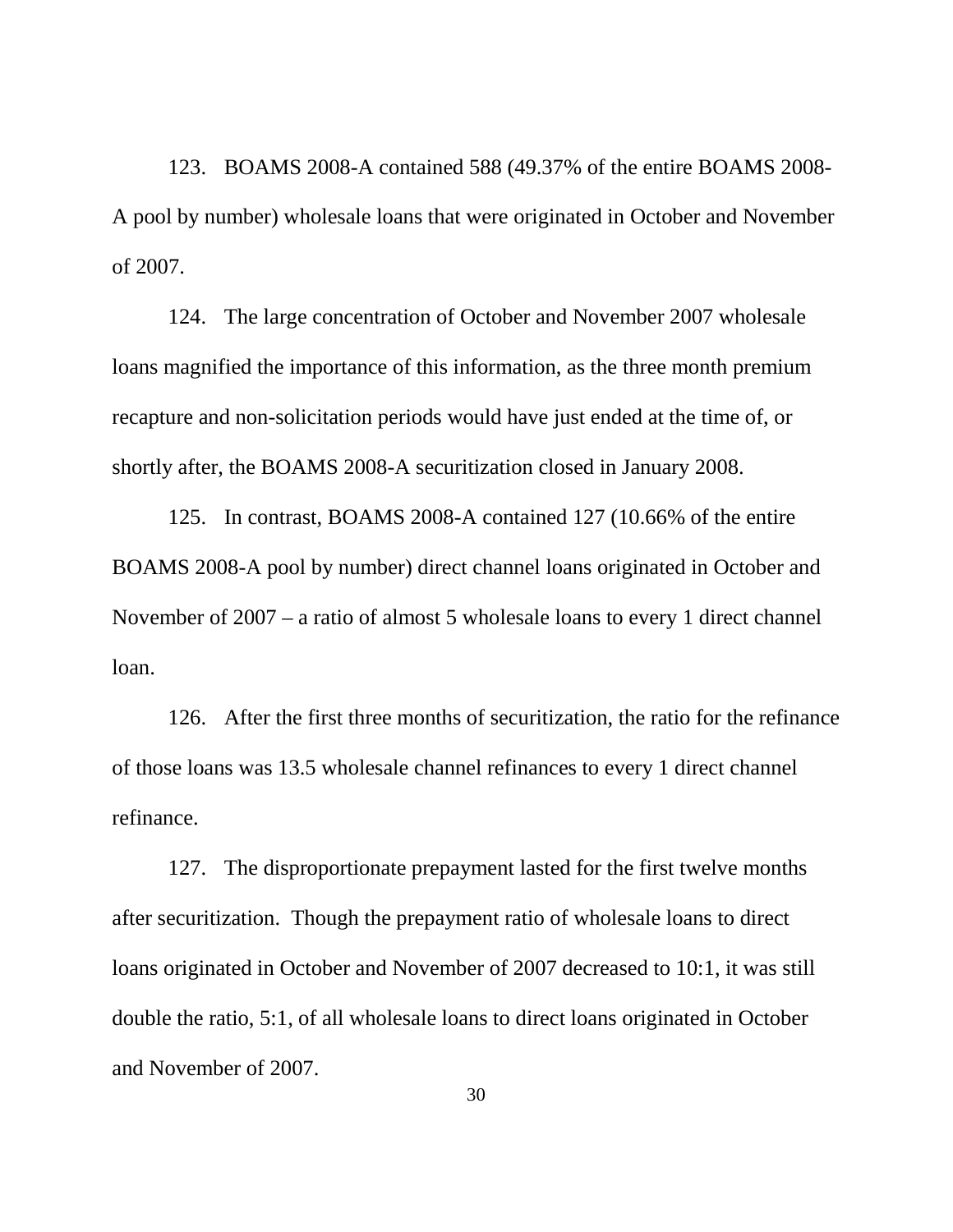#### **C.** *Failure to Provide Required Channel Information*

128. By failing to disclose the wholesale channel concentration as well as the specific risks arising from the unique characteristics associated with the loans in BOAMS 2008-A, the Bank of America Entities did not comply with the disclosure requirements in Regulation S-K and subpart Regulation AB.

129. Regulation S-K Item 503 [17 C.F.R. § 229.503] requires that an issuer "provide, under the caption 'Risk Factors' a discussion of the most significant factors that make the offering speculative or risky."

130. Item 503 further specifies that an issuer is not to "present risks that could apply to any issuer or any offering" and should instead "[e]xplain how the risk affects the … securities being offered."

131. Moreover, by failing both to disclose the fact that BOAMS 2008-A consisted of 72% by UPB of wholesale loans and the specific risks associated with such a high concentration of wholesale loans, the Bank of America Entities did not comply with the disclosure requirements of subpart Regulation AB.

132. Regulation AB Items 1103, 1104, and 1111 [17 C.F.R. §§ 229.1103, 229.1104, and 229.1111] require an issuer to provide information about the origination channel of the loans and the material characteristics of the asset pool.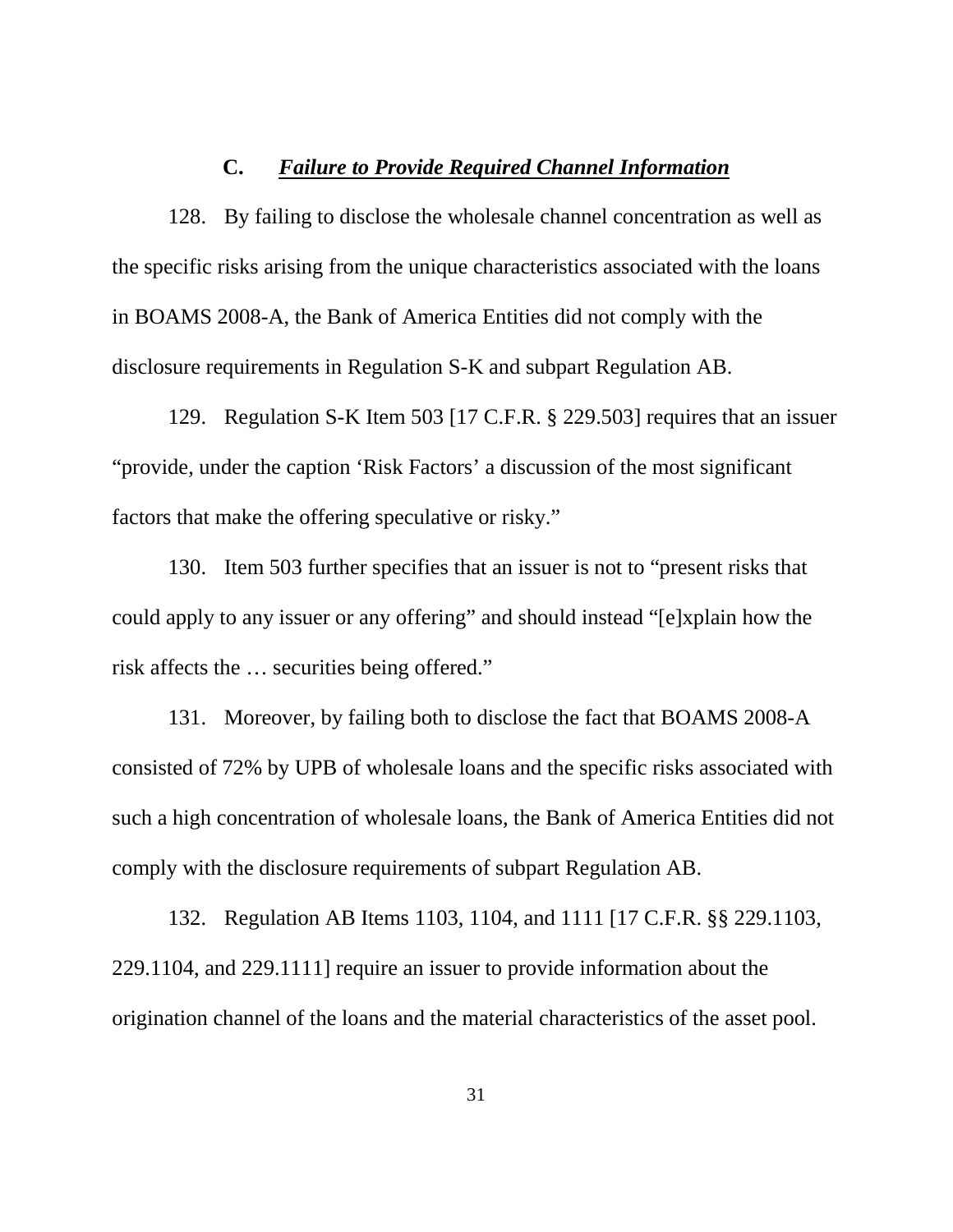Item 1111 of Regulation AB requires these disclosures irrespective of any risk they may pose.

133. The Bank of America Entities did not provide such information.

#### **II. False Statements Regarding Compliance with Underwriting Standards**

134. In addition to the material misrepresentations and omissions regarding the wholesale-originated mortgage loans and failures to comply with Securities Act Regulation S-K and subpart Regulation AB [17 C.F.R. § 229 et seq.], the prospectus for BOAMS 2008-A misrepresented to investors that the "[m]ortgage [l]oans will have been underwritten materially in accordance with … [BANA]'s underwriting standards…."

135. In the PSA for BOAMS 2008-A, BANA made the misrepresentation that the mortgage loans underlying BOAMS 2008-A were "underwritten in accordance with the applicable [u]nderwriting [g]uidelines in effect at the time of origination with exceptions thereto exercised in a reasonable manner."

136. As underwriter, BAS was responsible for drafting and reviewing the language within the Offering Documents that contained the false and misleading statements concerning compliance with underwriting guidelines.

137. In connection with the offer and sale of interests in BOAMS-2008-A, the BOAMS Principal executed a certification on behalf of BOAMS that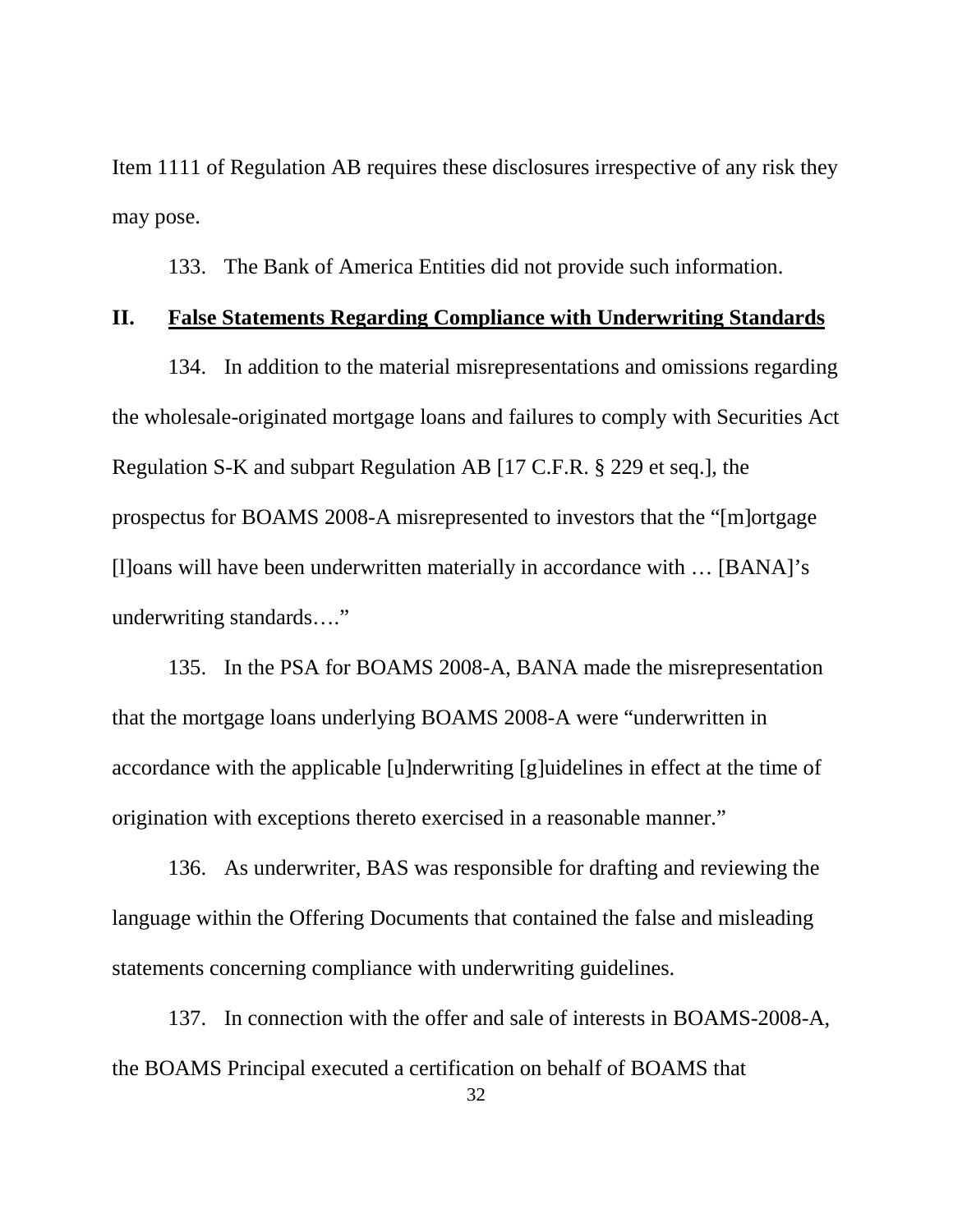represented, among other things, that the mortgages backing BOAMS 2008-A "conform in all material respects" to BANA's underwriting guidelines.

138. Finally, the BOAMS Principal reviewed and signed the Underwriting Agreement for BOAMS 2008-A, and that agreement was filed with the Commission in connection with the offer and sale of BOAMS 2008-A to investors. In that agreement, BAS represented that the BOAMS 2008-A prospectus as filed did not "include any untrue statement of a material fact or omit any material fact required to be stated therein necessary to make the statements contained therein, in light of the circumstances under which they were made, not misleading"

139. These representations were materially false. In fact, a substantial percentage of the mortgages underlying BOAMS-2008-A contained material deviations from BANA's underwriting guidelines.

#### **A.** *Deviation from Guidelines*

140. These material deviations include, among other things: (1) misrepresented occupancy status; (2) ineligible appraisals; (3) failure to verify employment per BANA underwriting guidelines; (4) incorrect calculation of income or debts, without which the relevant mortgage would have exceeded applicable ratios; (5) unreasonable stated income; (6) missing, unsigned, or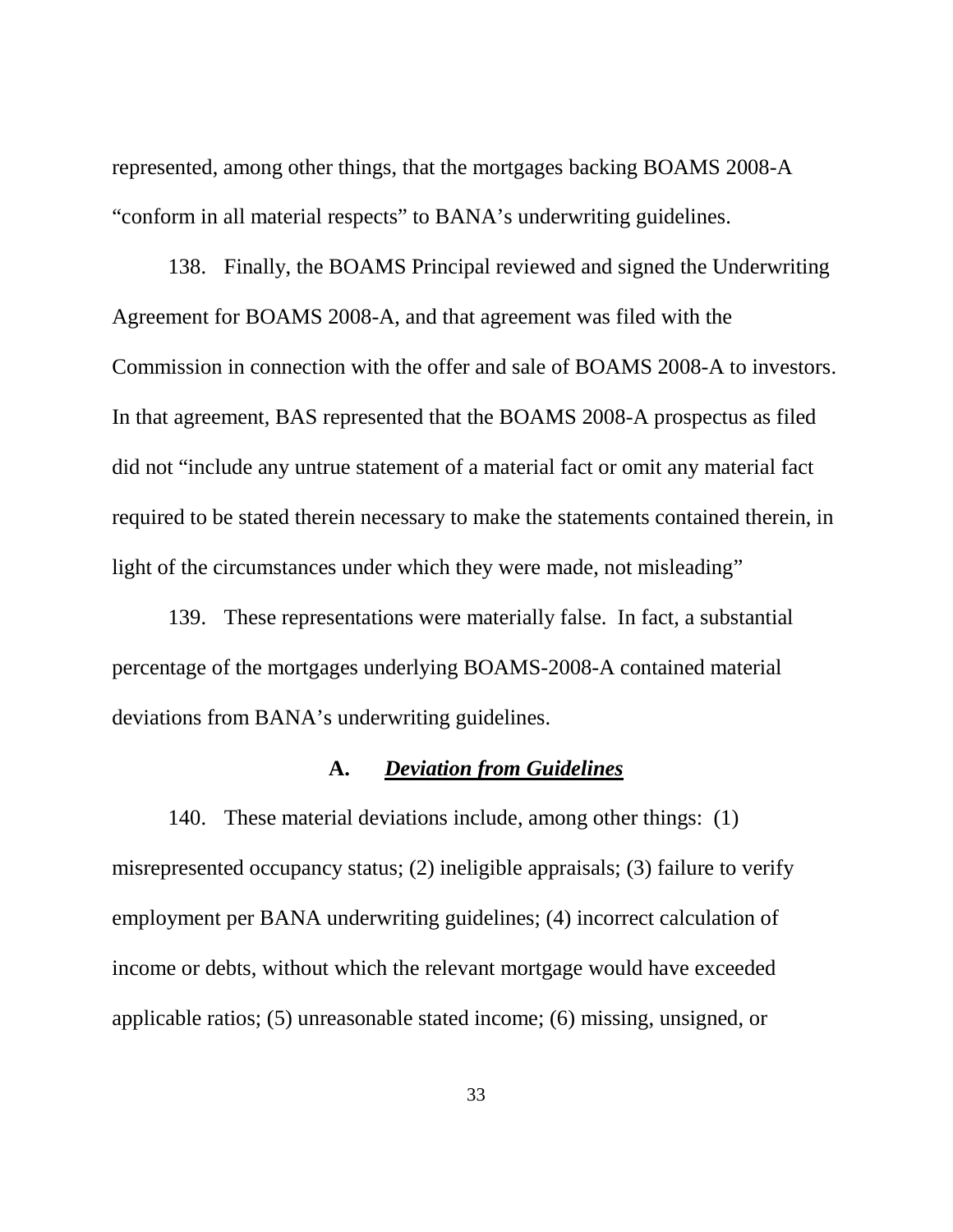incomplete Internal Revenue Service Form 4506-T; and (7) BANA indicators of potential mortgage fraud for which there is no available resolution.

141. For example, in one mortgage loan file, the appraised value of the home was recorded as \$781,000 as of August 17, 2007. That same home had sold for \$501,000 on March 29, 2007, and the appraiser noted that there had been no material improvements since the property was last sold. The appraisal provided no explanation for the 55.8% increase in value over just 4½ months.

142. In another loan file, the borrower represented that the loan was for the purchase of his primary residence. This residence, however, was located more than 2,600 miles from the borrower's stated place of employment. There is no explanation in the file of how the borrower's representations about his employment could be squared with his representations about the use of the loan to acquire a primary residence.

143. In another loan file, the loan application indicates that the borrower was employed as an "Insurance Sales Producer" in Santa Barbara, California with 4 years of experience and a monthly income of \$13,565. The salary for an Insurance Agent in the Santa Barbara, California metropolitan area at the time was \$4,857 a month, according to accepted mortgage industry databases. There is no evidence in the loan files that the underwriter resolved this discrepancy.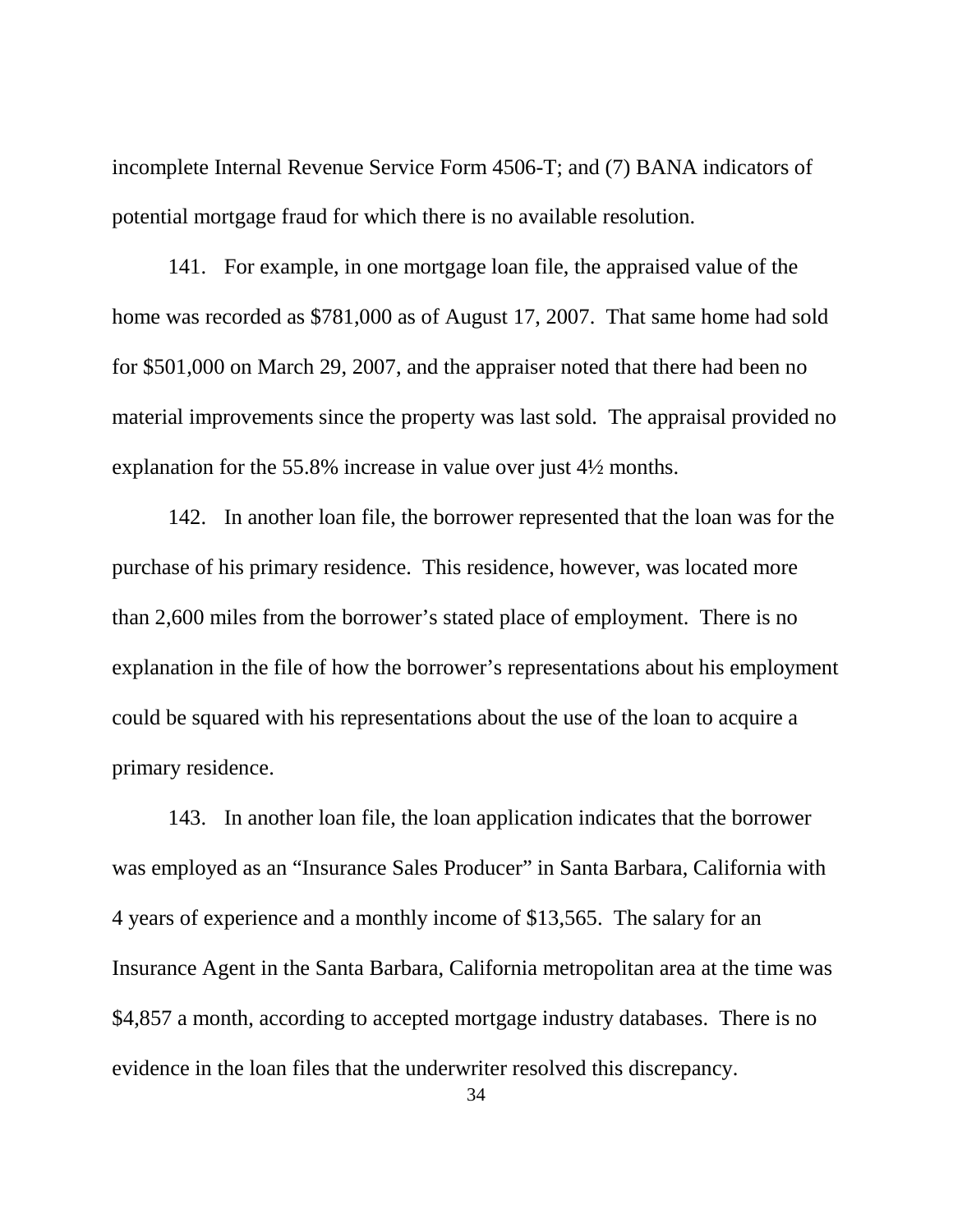144. In another loan file, the loan application indicates that the borrower was employed as "Director" of a school in Los Angeles, California with 11 years of experience and a monthly income of \$19,500. The employment verification in the loan file, however, showed that the borrower was employed by the school as a "Chief Librarian." The top wages for librarians in the Los Angeles, California metropolitan area at the time was approximately \$7,000 per month, according to the Bureau of Labor Statistics. There is no evidence in the loan files that the underwriter resolved this discrepancy.

145. Another mortgage loan that closed in September 2007 was included in the BOAMS 2008-A despite BANA's suspicion that the borrower had made fraudulent representations on the loan application. In the loan application, the borrower represented that he intended to use the collateral as his primary residence. In a separate mortgage loan application, completed at the same time the first loan closed and processed by the same BANA loan officer, the same borrower represented that a different property would be his primary residence. BANA was undeniably aware of this apparent fraud before the BOAMS 2008-A offering closed because, by December 2007, it brought these facts to the attention of law enforcement.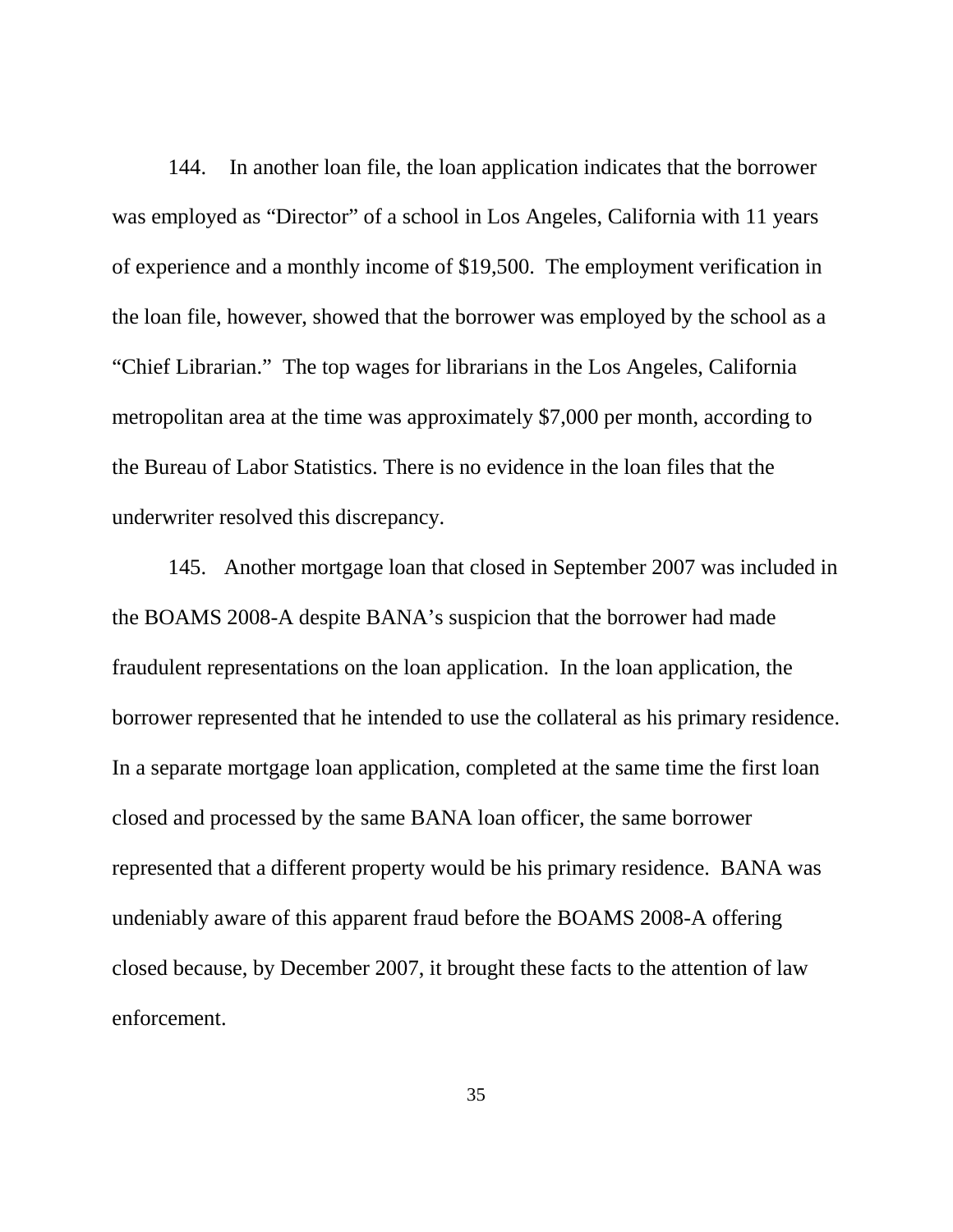146. Loans that were materially non-compliant with underwriting guidelines were 50% more likely to default and 20% more likely to prepay than the total pool population – each a significant negative impact on the relative performance of BOAMS 2008-A.

147. The Bank of America Entities knew or should have known that the representations in the BOAMS 2008-A Offering Documents and related documents given to investors regarding the material compliance with underwriting standards were false.

148. The QARs for August through November 2007, which corresponded to the exact periods in which the mortgage loans for BOAMS 2008-A were underwritten by BANA, were reviewed by representatives of each of the Bank of America Entities, including the BOAMS Principal and the BAS Managing Director. These QARs revealed a significant percentage of the loans originated by BANA, which the Quality Assurance group had randomly sampled, had "serious or critical exceptions" in underwriting.

149. Specifically, these reports showed that, of the mortgage loans randomly sampled that were originated between August and December 2007 and were not government insured or guaranteed, as much as 10.5% had "serious or critical underwriting exceptions." The three most prevalent exceptions noted were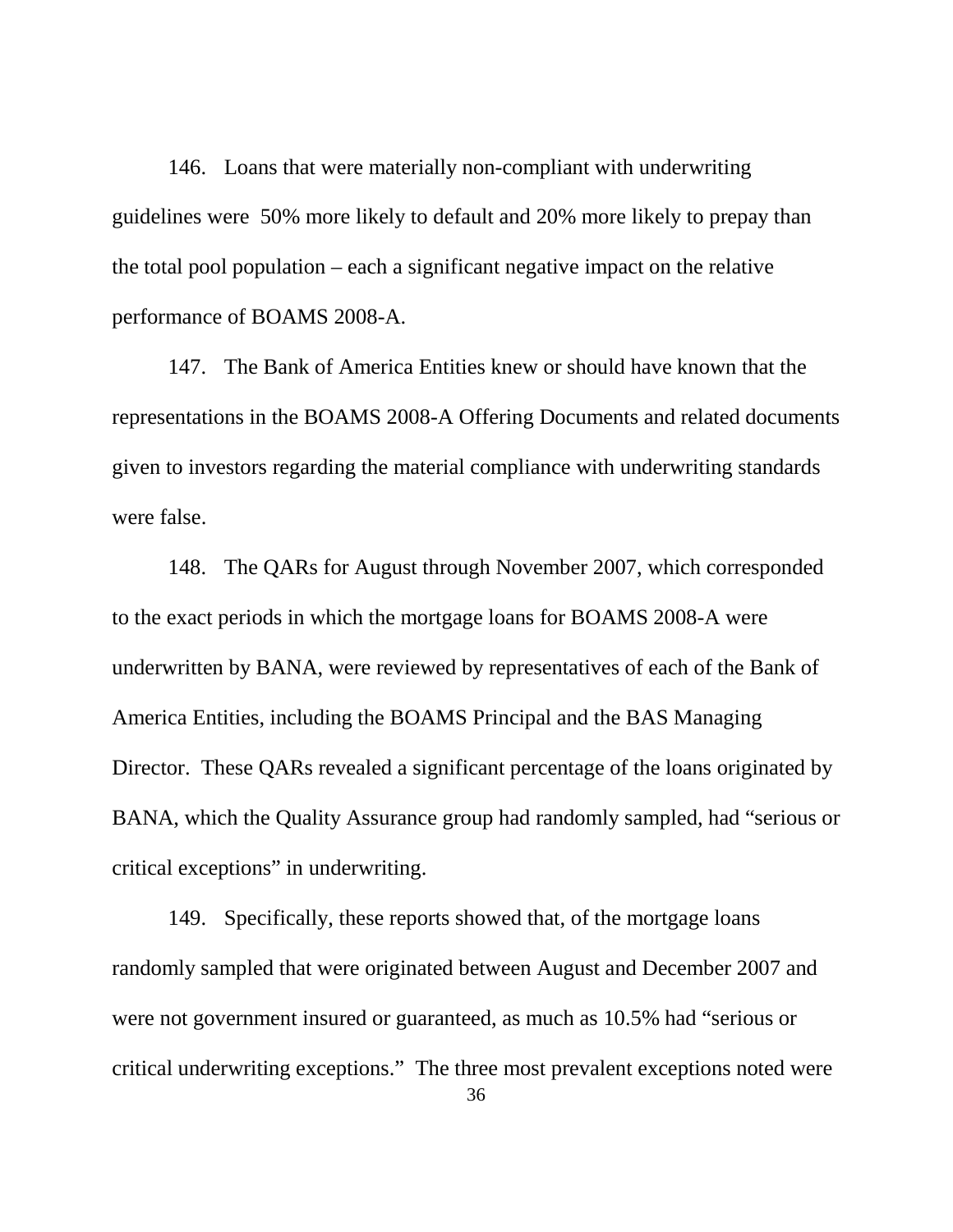"borrower misrepresentation of employment," "borrower misrepresentation of stated income" and "occupancy issues."

150. The QARs for this period also document the disturbing fact that the overall underwriting exception rate for BANA originated loans had more than doubled between 2005 to 2007, such that by the point in time BOAMS 2008-A was being securitized more than 8% of the loans sampled for the year 2007 had "serious or critical exceptions" to underwriting. No disclosure of this more than doubling of "serious or critical exceptions" to underwriting was ever made to investors.

151. These trends were particularly relevant to BOAMS 2008-A, given its wholesale channel composition, as "serious or critical exceptions" in wholesale channel underwriting by November 2007 were at 16% – more than twice the overall "serious or critical exceptions" rate.

152. The BOAMS Principal admitted that, by the time the BOAMS 2008- A was being offered and sold, she and other BANA employees were aware of a growing trend in serious and critical underwriting exceptions in mortgage loans originated by BANA, but did not understand the cause of this trend.

153. Despite all of the evidence in the contemporaneous QARs indicating a material number of underwriting exceptions were almost certain to exist within the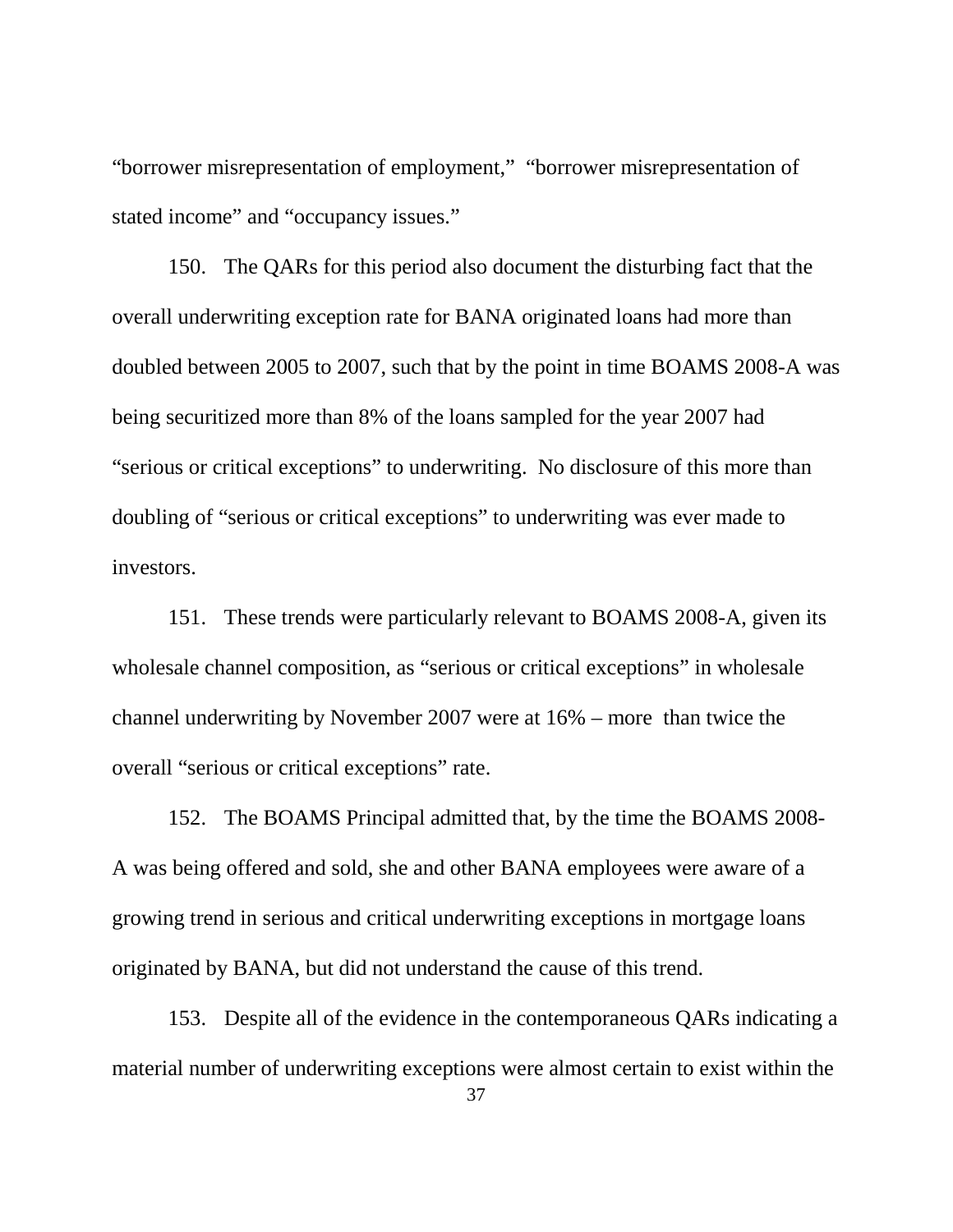loans underlying BOAMS 2008-A, BAS failed to engage in any independent due diligence to determine whether the loans in BOAMS 2008-A materially complied with BANA's underwriting guidelines.

154. Historically, BAS had commissioned an independent due diligence testing of the loans underlying RMBS that it was underwriting, so that BAS could identify and remove loans that did not comply with guidelines from the loan pool and also to provide a basis for representations that the remaining loans complied with underwriting guidelines.

155. For the three BOAMS RMBS as to which BAS performed this loan level due diligence in 2007, the independent findings identified that more than 40% of the mortgages sampled did not conform with BANA's underwriting guidelines, and that even after a review of all potential compensating factors, a material amount of the mortgages sampled needed to be removed from these prior BOAMS RMBS due to underwriting errors.

156. Hence, at the point in time at which due diligence was most justified given the prior due diligence reports and the findings of the current QARs and was most likely to uncover and reveal material numbers of underwriting errors, the BAS Managing Director and others at BAS made the decision not to perform any due diligence on the mortgage loans underlying BOAMS 2008-A.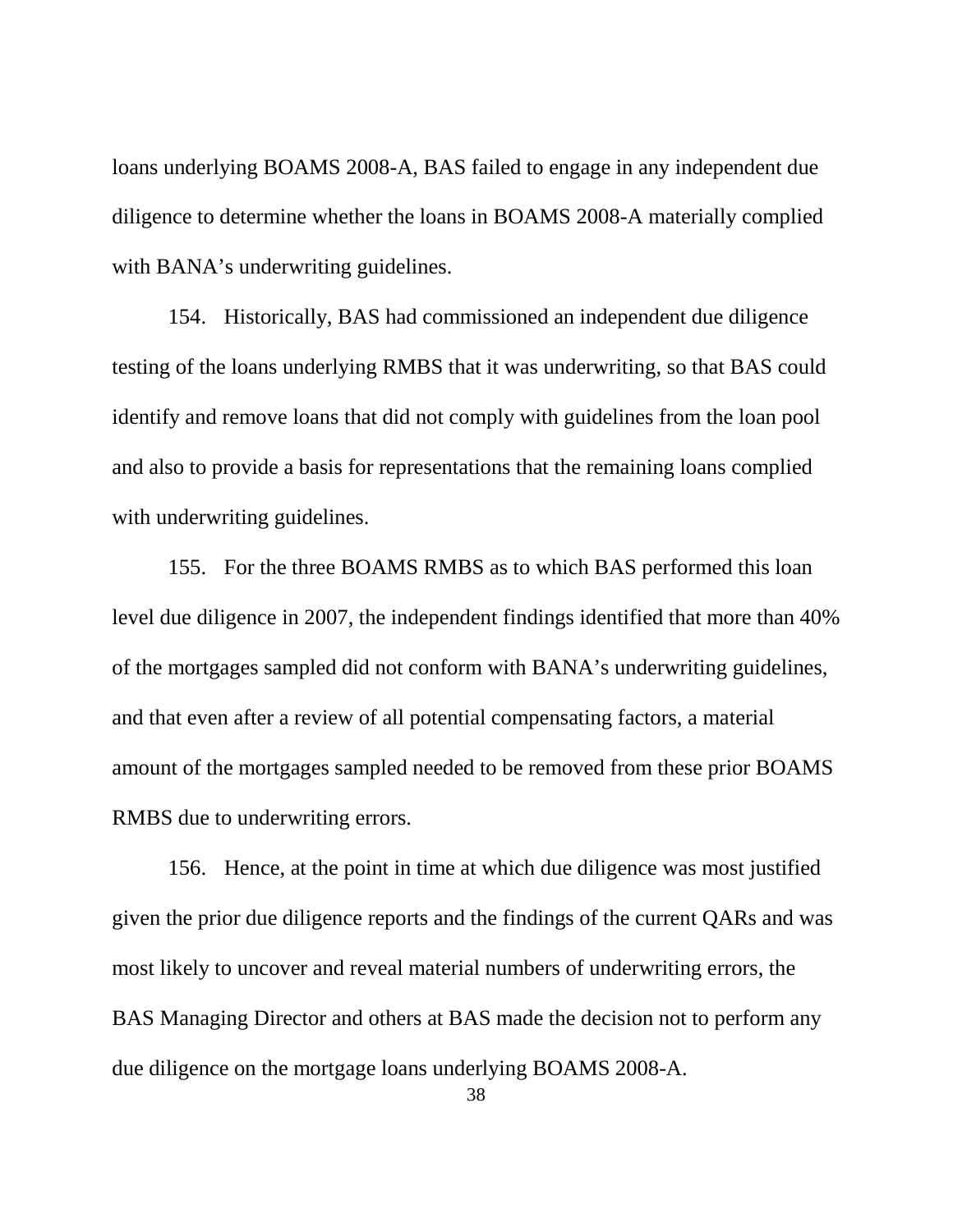157. Had BAS engaged in such independent due diligence, had BAS employed adequate underwriting procedures, or had BAS employed adequate quality assurance procedures, BAS likely would have discovered the material number of loans in the BOAMS 2008-A loan pool that deviated from BANA's underwriting guidelines.

158. By representing in the BOAMS 2008-A Offering Documents that the loans in BOAMS 2008-A conformed with BANA's underwriting guidelines, when in fact a material amount of those loans did not, each of the Bank of America Entities made false and misleading representations to investors that understated the risks associated with BOAMS 2008-A.

## **B.** *BANA's failure to comply with its underwriting guidelines when calculating data in its loan tapes*

159. Additionally, BANA's underwriting guidelines included prescribed methodologies for calculating certain ratios, such as DTI and OCLTV.

160. BANA failed to materially comply with its own underwriting guidelines in calculating these key ratios.

161. Specifically, approximately 29% of the loans securitized in BOAMS 2008-A contained DTI calculation errors of greater than 5%, and approximately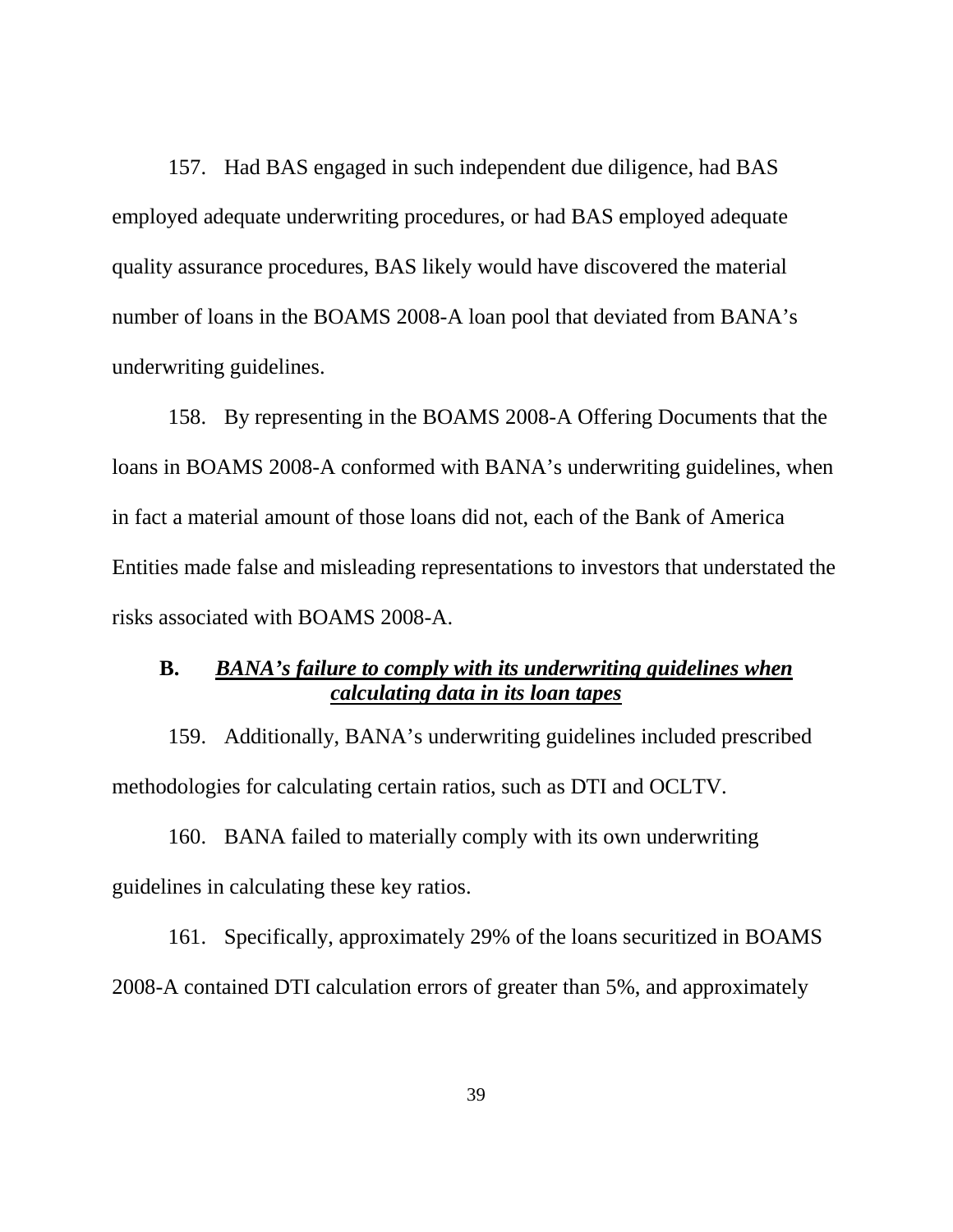7% of the loans securitized in BOAMS 2008-A contained OCLTV calculation errors of greater than 5%.

162. The BOAMS 2008-A Offering Documents and loan tapes reported the DTI and OCLTV ratios, without disclosing that the ratios for many of the loans had been calculated in a manner that did not comply with BANA's underwriting guidelines.

163. BANA's failures to comply with its own underwriting guidelines resulted in BANA making repeated misrepresentations regarding DTI and OCLTV that it knew would be distributed to investors and publicly filed with the Commission.

164. BAS made misrepresentations to investors and ratings agencies by providing loan tapes and summary tables to investors and ratings agencies that contained these misrepresentations regarding DTI and OCLTV.

165. BOAMS made misrepresentations to investors and others by publicly filing with the Commission loan tapes and summary tables to investors and ratings agencies that contained these misrepresentations regarding DTI and OCLTV.

166. These misrepresentations of the Bank of America Entities served to mislead investors about the risks associated with BOAMS 2008.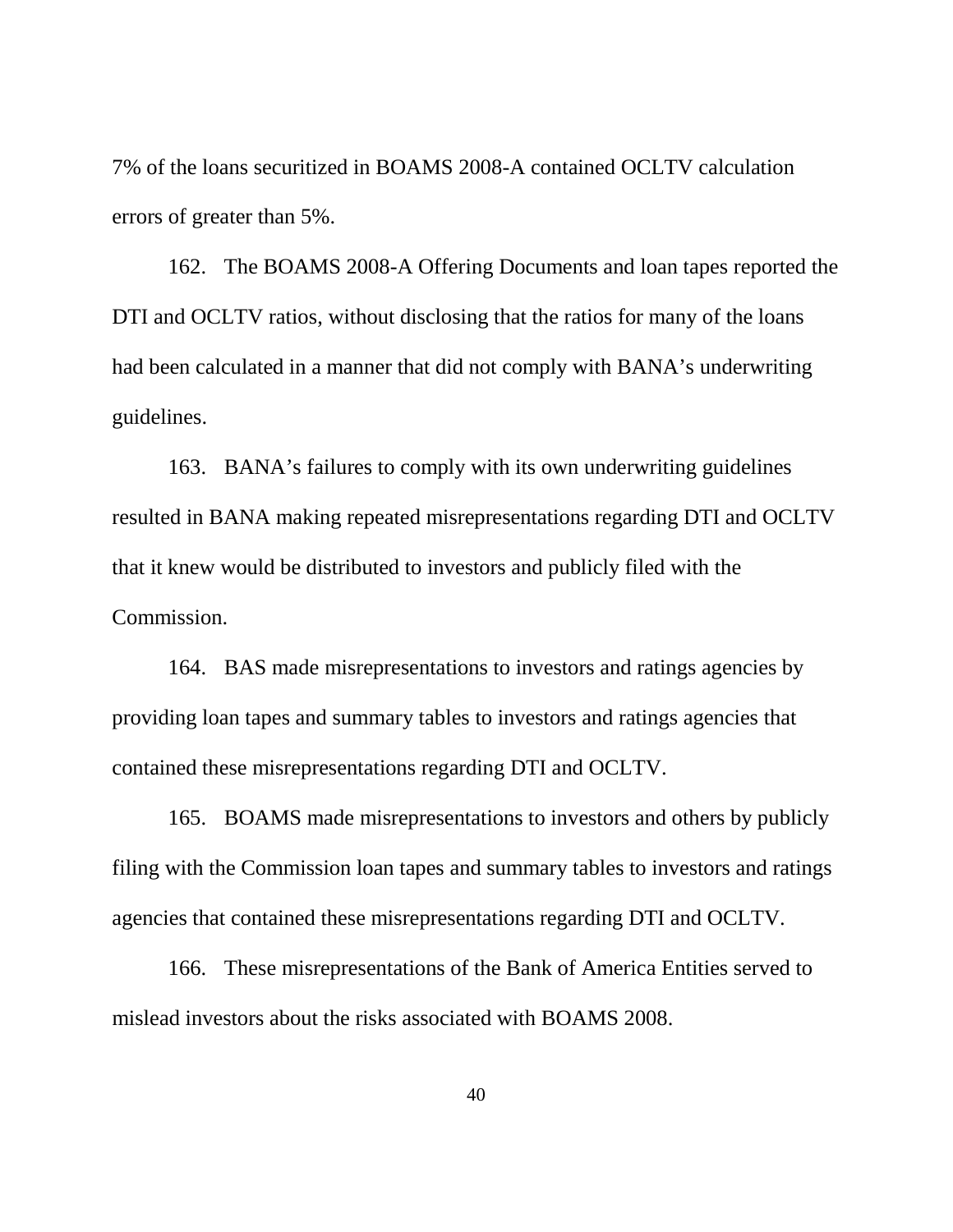167. BANA's underwriting procedures and quality assurance processes failed to uncover these systemic failures to accurately calculate DTI and OCLTV ratios.

### **C.** *Additional Misrepresentations in Loan Tapes by BAS*

168. In addition to underwriting errors contributing to false statistical information being communicated to investors, BAS incorrectly grouped and summarized BANA's OCLTV for the underlying loans and subsequently provided further incorrect information for OCLTV to investors and ratings agencies for a material number of BOAMS 2008-A loans.

169. As part of the underwriting and solicitation process, analysts at BAS' RMBS trading desk took the data received from BANA and compiled it into summary tables and investor focused loan tapes.

170. Investors used these materials to make pricing decisions and to internally model expected performance of the securitization, while the ratings agencies similarly used these materials to determine necessary credit enhancement and ratings for the pool.

171. BAS' summaries of OCLTV, however, inaccurately represented the OCLTV as found by BANA.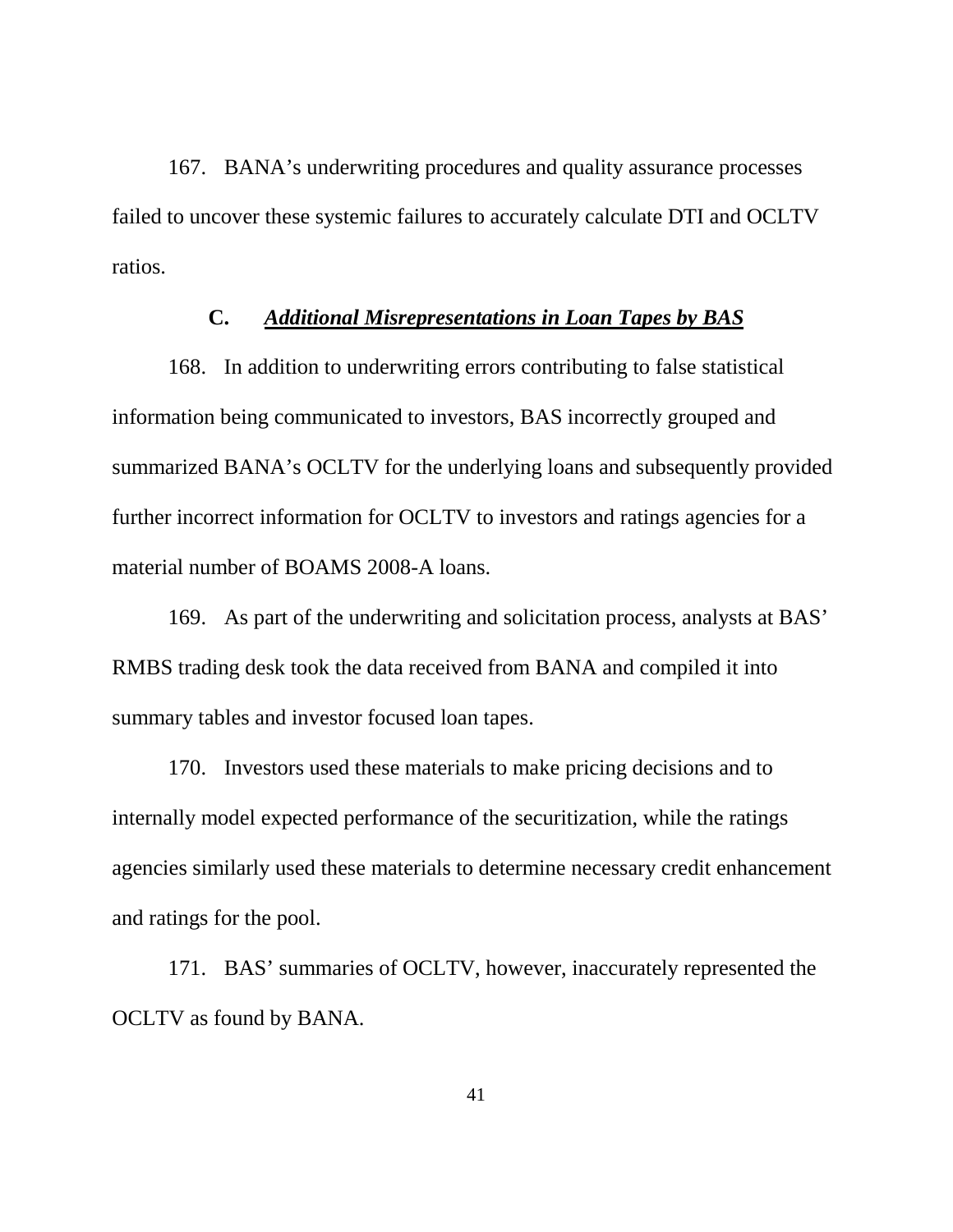172. When analysts at BAS calculated the OCLTV in the BOAMS 2008-A loan tape for investors, they improperly excluded the entire home equity line of credit or portions thereof for approximately 7% of the mortgage loans backing BOAMS 2008-A.

173. A significant majority of the loans whose OCLTV was miscalculated by BAS increased in OCLTV by 5% or more when corrected.

174. BAS overstated the number of loans with OCLTV at or below 80% and understated the number of loans with OCLTV above 80%.

175. 80% OCLTV is a threshold requirement for many of the applicable underwriting guidelines and mortgage insurance requirements.

176. By failing to accurately report the OCLTV of a material amount of the loans in BOAMS 2008-A, BAS made false and misleading representations to investors and rating agencies. As a result, a material amount of the BOAMS 2008- A pool was riskier than disclosed to both investors and rating agencies.

## **III. Failure to File Written Communications as Free Writing Prospectus**

177. BOAMS 2008-A was structured after a long series of communications with potential investors.

178. BAS regularly communicated with potential investors until such investors were ready to commit themselves to investing in a transaction.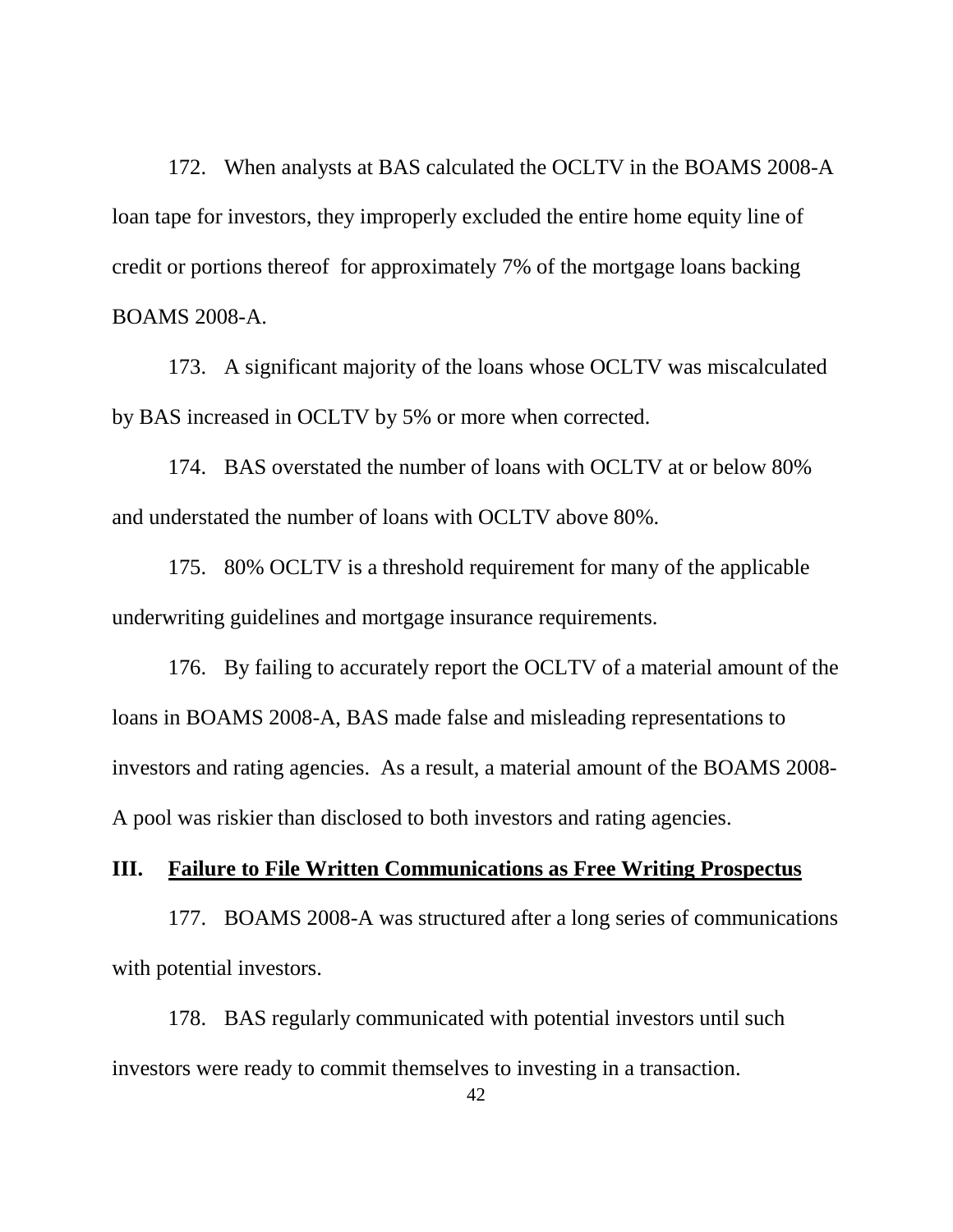179. BAS provided potential investors with various information concerning the proposed RMBS transaction that would become BOAMS 2008-A.

180. This information would often include preliminary loan tapes.

181. As discussions progressed with potential investors, BAS sent two entities a preliminary loan tape that included data identifying loan origination channels.

182. A majority of the loans in the preliminary loan tapes became a part of the final structure of BOAMS 2008-A.

183. BAS also provided loan tapes containing origination channel information to Standard & Poor's, who was responsible for rating BOAMS 2008- A.

184. Neither BOAMS nor BAS filed with the Commission all of the preliminary loan tape information that BAS shared with the potential investors.

185. The potential investors who received these loan tapes committed to purchasing BOAMS 2008-A shares prior to the time the structure was finalized.

186. BOAMS and BAS failed to file with the Commission any loan tapes at any point in time that contained the percentage of the mortgage loans underlying BOAMS 2008-A that were originated through the wholesale channel.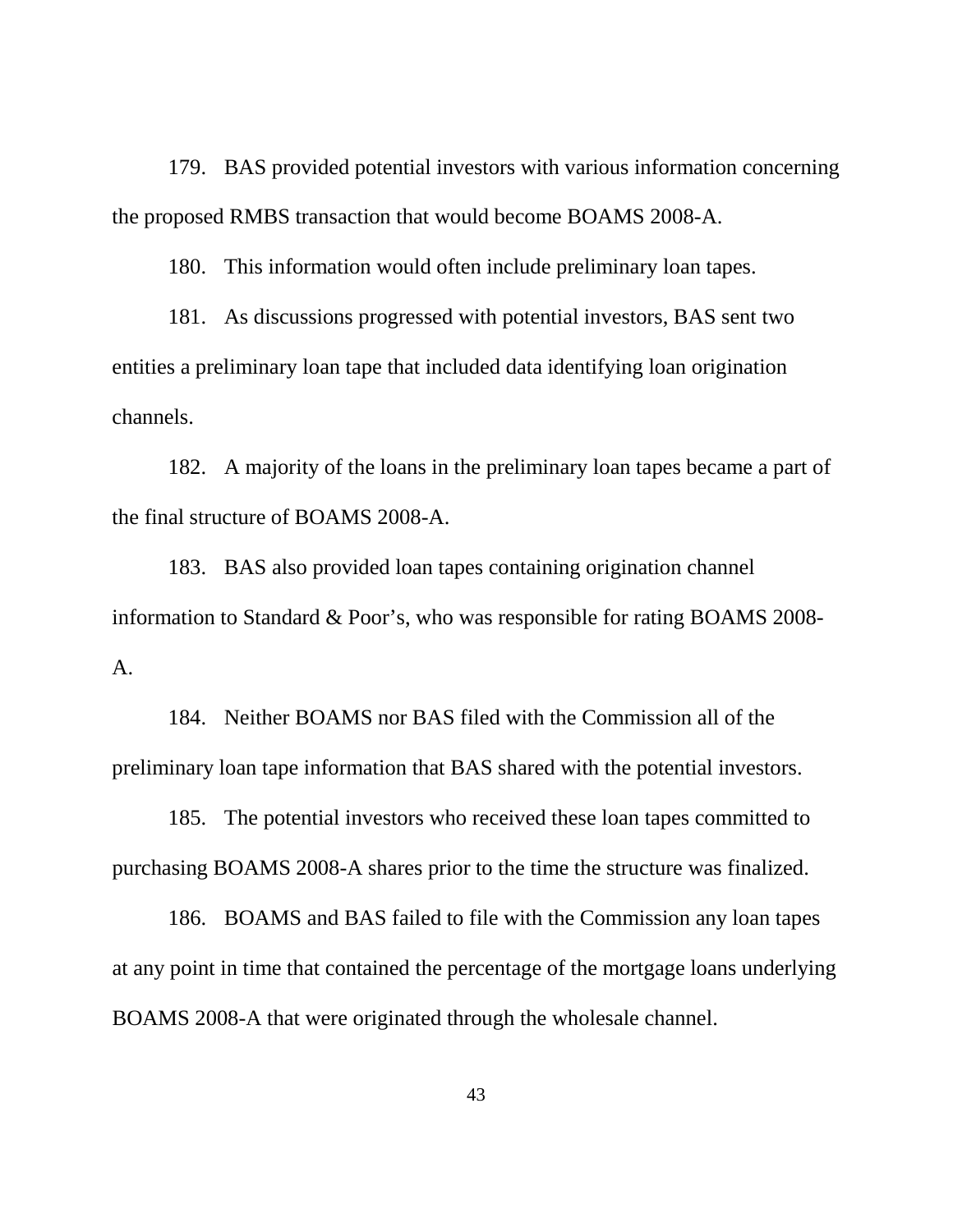187. The loan tapes provided by BAS trading desk employees to certain investors via email are written communications constituting free writing prospectuses under the Securities Act.

188. BOAMS was required to file those loan tapes with the Commission through EDGAR in order to use them as written communications.

189. BOAMS did file a different loan tape on EDGAR as a free writing prospectus that omitted the wholesale origination channel information, which made the loan tape that was filed materially misleading.

190. BAS did not have adequate procedures in place to ensure that all communications with investors were reviewed for purposes of complying with the Commission's filing requirements.

### **COUNT I—FRAUD**

# **Violations of Sections 17(a)(2) and 17(a)(3) of the Securities Act [15 U.S.C. §§ 77q(a)(2) and 77q(a)(3)]**

191. Paragraphs 1 through 190 are hereby realleged and are incorporated herein by reference.

192. From at least November 2007, through at least January 2008,

Defendants, in the offer and sale of the securities described herein, by use of means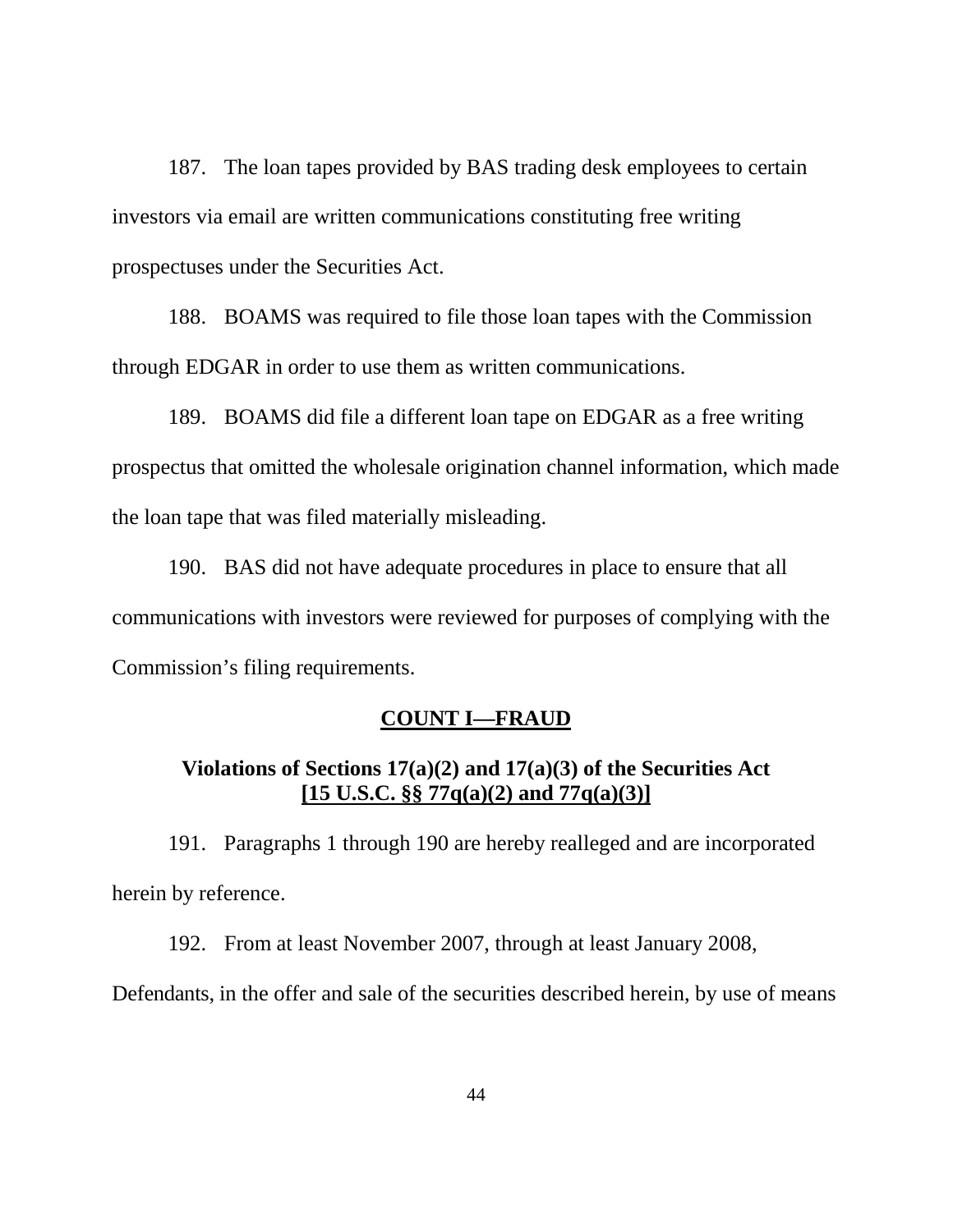and instruments of transportation and communication in interstate commerce and by use of the mails, directly and indirectly:

a. obtained money and property by means of untrue statements of material fact and omissions to state material facts necessary in order to make the statements made, in light of the circumstances under which they were made, not misleading; and

b. engaged in transactions, practices and courses of business which would and did operate as a fraud and deceit upon the purchasers of such securities,

all as more particularly described above.

193. By reason of the foregoing, Defendants, directly and indirectly, have violated and, unless enjoined, will continue to violate Sections 17(a)(2) and 17(a)(3) of the Securities Act [15 U.S.C. §§ 77q(a)(2) and 77q(a)(3)].

# **COUNT II—FAILURE TO FILE PROSPECTUS**

# **Violations of Section 5(b)(1) of the Securities Act [15 U.S.C. §§ 77e(b)(1)]**

194. Paragraphs 1 through 190 are hereby realleged and are incorporated herein by reference.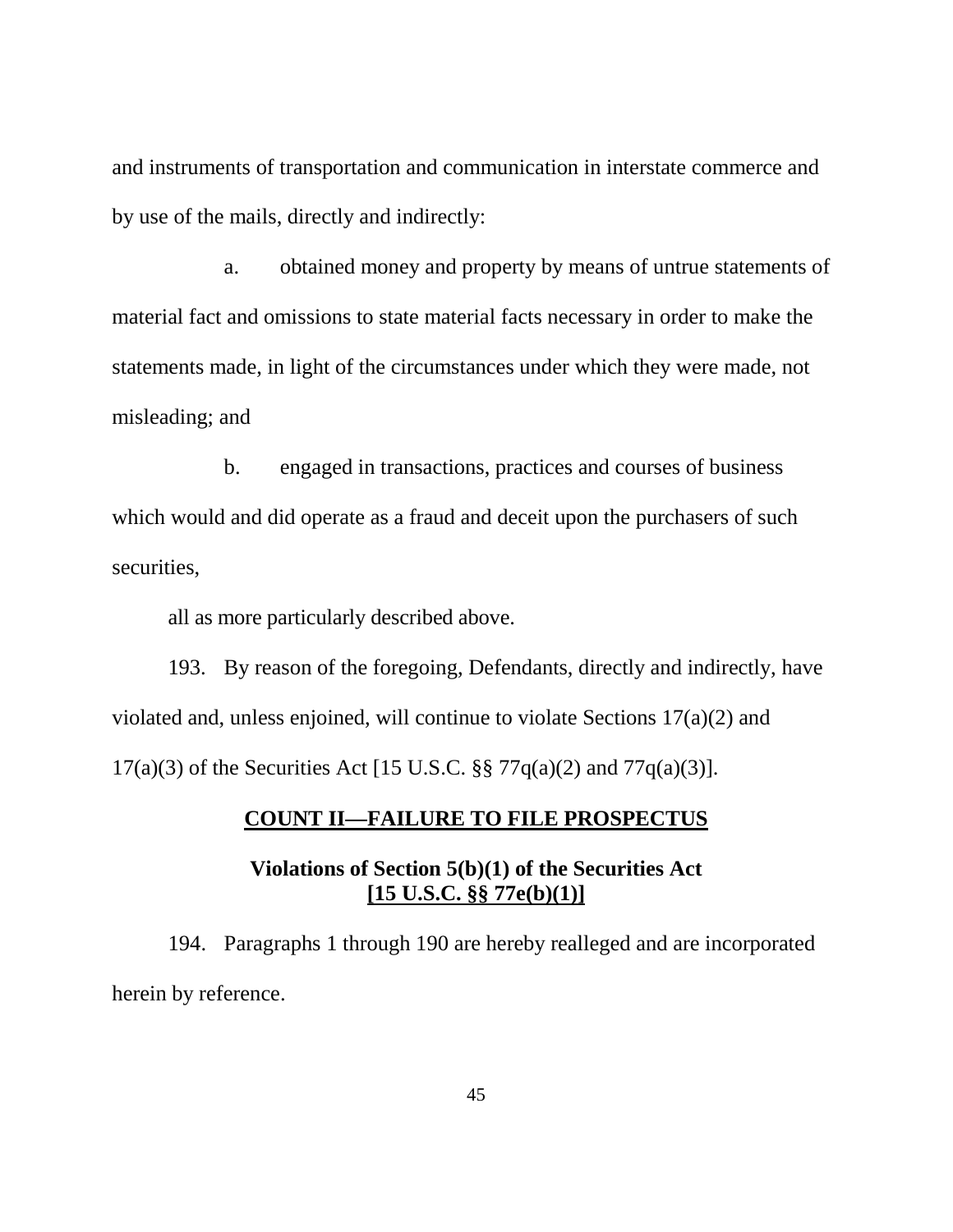195. From at least November 2007, through at least January 2008, BAS and BOAMS, directly or indirectly made use of means and instruments of transportation or communication in interstate commerce or of the mails to carry or transmit a prospectus relating to a security with respect to which a registration statement had been filed without ensuring that the prospectus met the requirements of Section 10 of the Securities Act.

196. By reason of the foregoing, BAS and BOAMS, directly and indirectly, have violated and, unless enjoined, will continue to violate Section 5(b)(1) of the Securities Act [15 U.S.C. § 77e(b)(1)].

## **PRAYER FOR RELIEF**

WHEREFORE, Plaintiff Commission respectfully prays for:

### **I.**

Findings of fact and conclusions of law pursuant to Rule 52 of the Federal Rules of Civil Procedure, finding that Defendants committed the violations alleged herein.

### **II.**

A permanent injunction enjoining BANA, its officers, agents, servants, employees, and attorneys from violating, directly or indirectly, Section 17(a) of the Securities Act [15 U.S.C. §77 q(a)].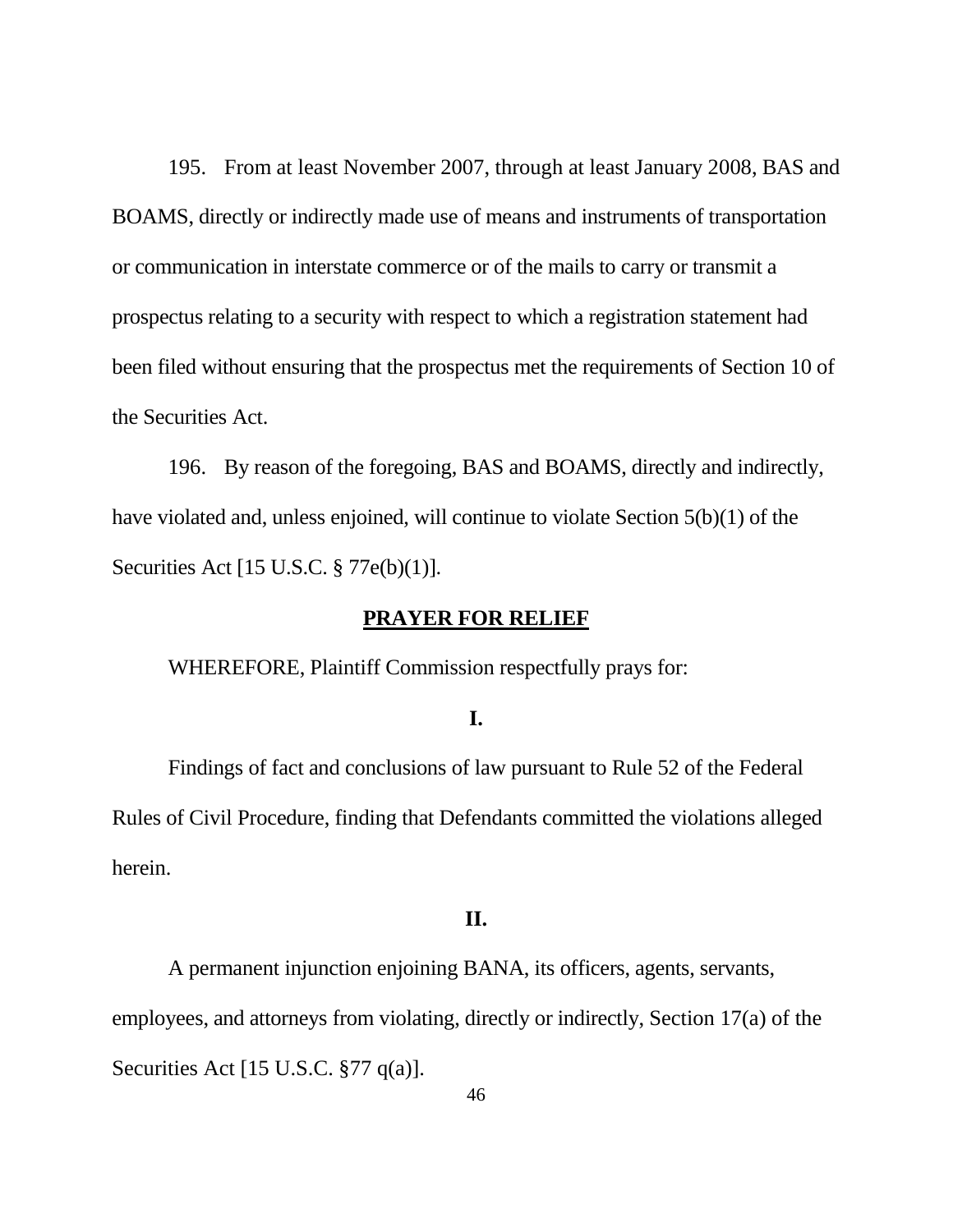### **III.**

A permanent injunction enjoining BAS, BOAMS, their officers, agents, servants, employees, and attorneys from violating, directly or indirectly, Sections 5(b) and 17(a) of the Securities Act [15 U.S.C. §§ 77e(b) and 77 q(a)].

#### **IV.**

An order requiring the disgorgement by Defendants of all ill-gotten gains, losses avoided, or unjust enrichment with prejudgment interest, to effect the remedial purposes of the federal securities laws.

# **V.**

An order pursuant to Section 20(d) of the Securities Act [15 U.S.C. §77t(d)] imposing civil penalties against Defendants.

#### **VI.**

Such other and further relief as this Court may deem just, equitable, and appropriate in connection with the enforcement of the federal securities laws and for the protection of investors.

The Commission demands a jury trial.